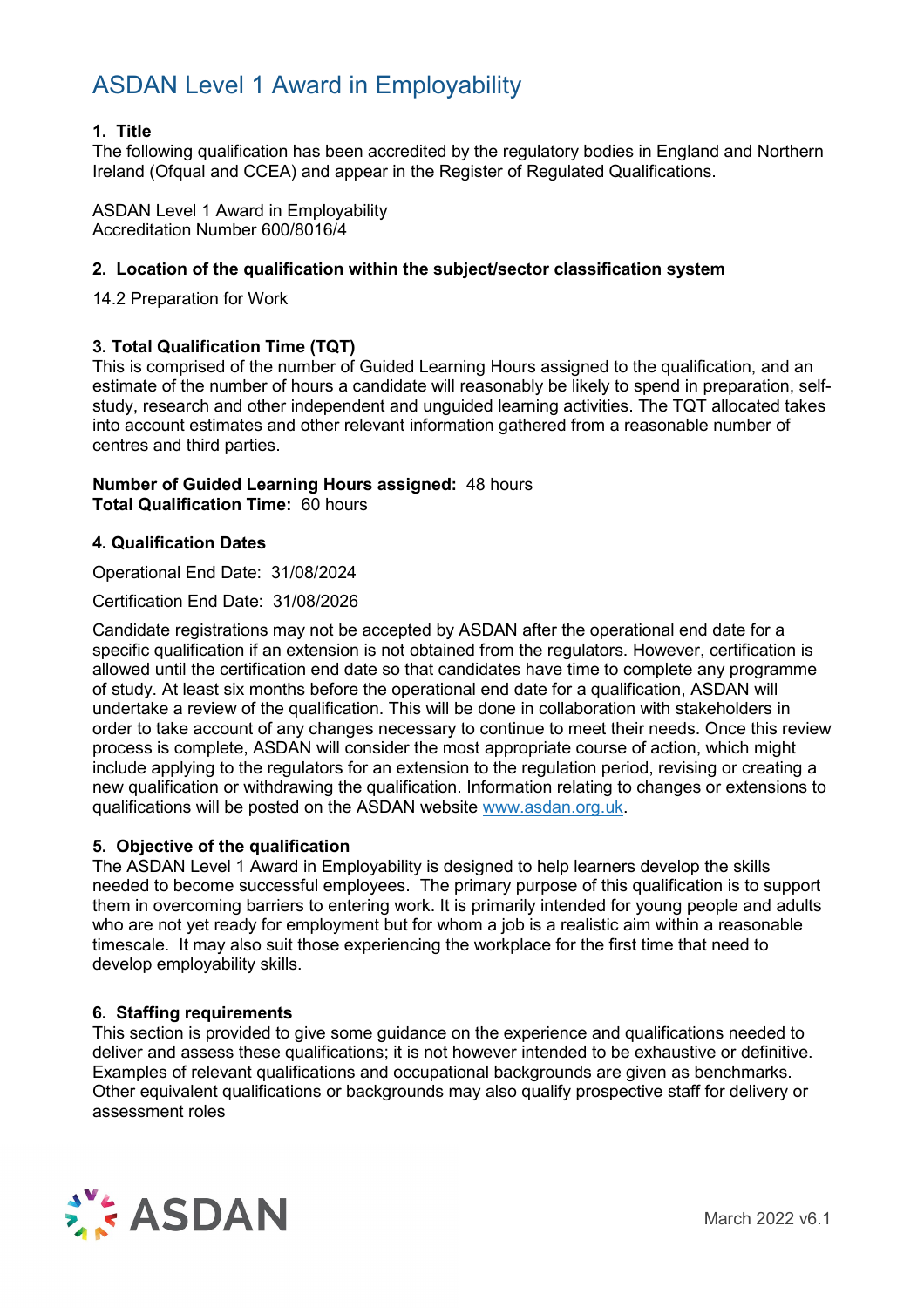Centres must ensure that they have sufficient numbers of suitably experienced Assessors and Internal Moderators to ensure that qualifications are delivered effectively, and that appropriate judgements are made as to whether evidence being presented is valid, sufficient and reliable.

ASDAN cannot be held responsible for any difficulties that arise in the delivery or assessment process as a result of internal recruitment decisions. Recruitment should be made at the discretion of centres, and centres should be aware that it is their responsibility to ensure that all staff involved in the delivery and assessment of ASDAN qualifications are suitably qualified.

Examples of relevant qualifications: Assessor/Internal Verifier awards Examples of work experience: Demonstrable experience of knowledge of the subject area.

The ASDAN **Centre Guidance** (Section 2.2, Roles and Responsibilities) outlines the range of functions necessary for candidate achievement, and the expectations for suitable qualifications/experience.

#### **7. Units**

The units listed below are available for the qualification.

| <b>Title</b>                                    | Level        | <b>Unit</b>      | <b>Credit rating</b> | <b>Unit Group</b> |
|-------------------------------------------------|--------------|------------------|----------------------|-------------------|
|                                                 |              | reference        | (if applicable)      |                   |
| Maintaining work standards                      |              | MWS1             | 3                    | Core              |
| Career exploration                              | 1            | CE <sub>1</sub>  | $\overline{2}$       | Core              |
| Applying for a job                              | 1            | AJB1             | $\overline{2}$       | Core              |
| Exploring job opportunities                     | 1            | EJO1             | $\mathbf{1}$         | Core              |
| Learning through work<br>experience             | 1            | LWE1             | $\overline{3}$       | Core              |
| Enterprise skills                               | 1            | ES <sub>1</sub>  | 1                    | Core              |
| Communicating with others at<br>work            | 1            | CWO <sub>1</sub> | $\overline{1}$       | Additional        |
| <b>Customer service</b>                         | $\mathbf{1}$ | CS <sub>1</sub>  | $\overline{2}$       | Additional        |
| Exploring business and<br>enterprise            | 1            | EBE1             | $\overline{2}$       | Additional        |
| Health and safety in the<br>workplace           | 1            | HSW1             | $\overline{2}$       | Additional        |
| Managing personal finance as<br>an employee     | 1            | MPF1             | $\overline{2}$       | Additional        |
| Opportunities for learning and<br>work          | 1            | OLW1             | $\overline{2}$       | Additional        |
| Overcoming barriers to work                     | $\mathbf 1$  | OBW <sub>1</sub> | 1                    | Additional        |
| Participating in an enterprise<br>activity      | 1            | PEA1             | 3                    | Additional        |
| Planning and reviewing<br>learning              | 1            | PRL1             | $\overline{2}$       | Additional        |
| Rights and responsibilities in<br>the workplace | 1            | RRW1             | $\overline{1}$       | Additional        |
| <b>Tackling problems</b>                        | 1            | TP <sub>1</sub>  | $\overline{2}$       | Additional        |
| Team working                                    | 1            | TW1              | $\overline{2}$       | Additional        |

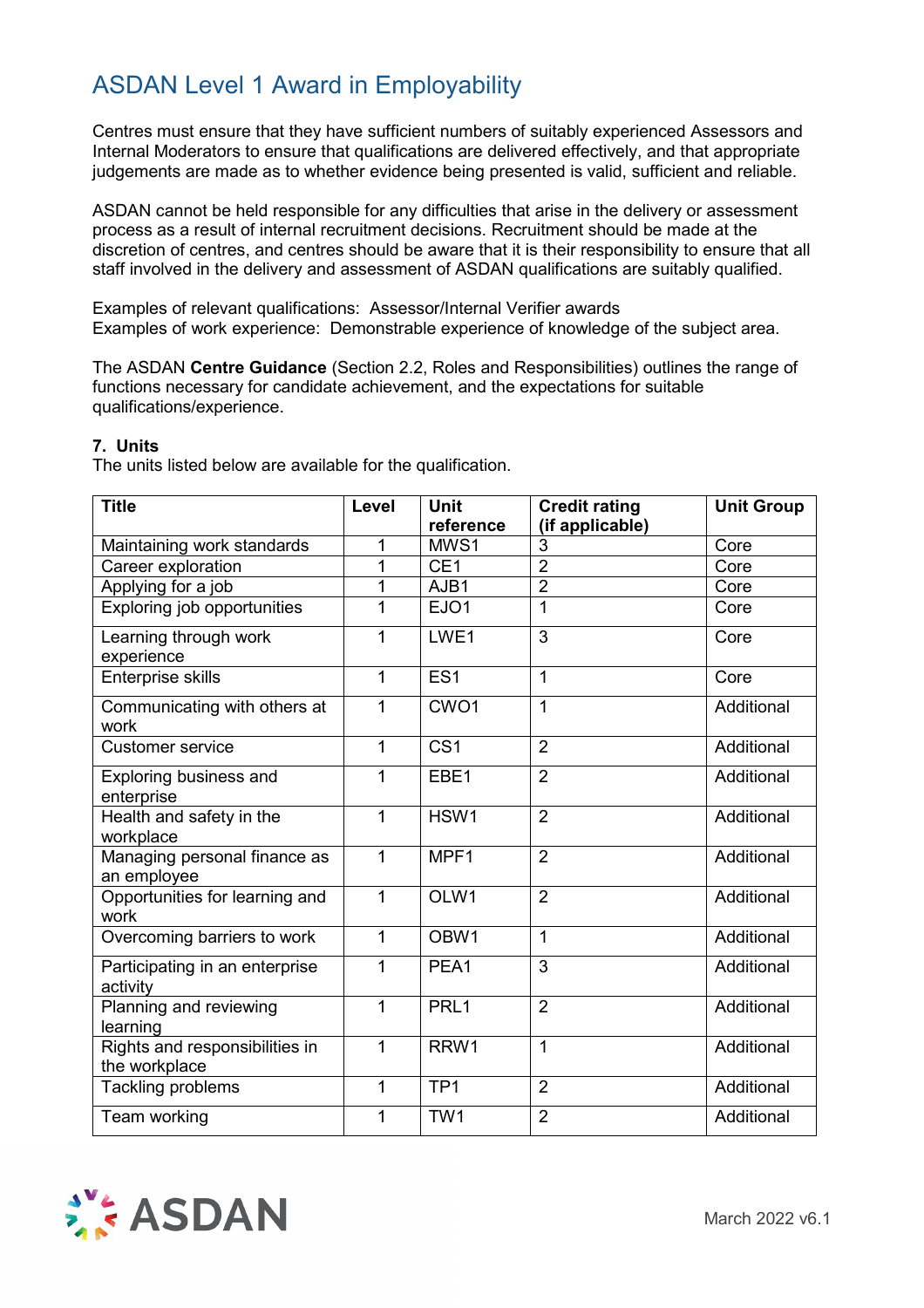| Using advice and guidance | UAG1 | Additional |
|---------------------------|------|------------|
| Working with numbers      | WWN1 | Additional |

#### **8. Structure of the qualification**

The qualification is credit-based and candidates must choose a combination of units from those listed above. The qualification comprises Core and Additional units. Candidates must complete 6 credits worth of units in total, and must include at least one unit from the Core units group. The remainder of the credits can be achieved through either Core or Additional units. Candidates normally complete all units at the same level; however there is the flexibility to choose units from the level above or below the qualification outcome, if appropriate. For a full Award qualification, the candidate must achieve a minimum of 4 credits at the level of the qualification outcome.

#### **Credit transfer**

Candidates who have achieved any of the Employability units in the context of another qualification can transfer the credit already achieved, provided the unit was achieved within 3 years of the Employability external moderation date. A Centre Claim form and guidance are provided on the website in order to manage credit claims.

**Equivalent units** are units within other qualifications that have been judged to be similar enough in content to be counted instead of certain units within the qualification.

**Exemptions** are generally non-credit based units that can allow a candidate to be exempt from certain identified units. Where such opportunities exist, these are noted in the specifications for the unit.

Some of the units have equivalent units or exemptions identified against them. A Centre Claim form and guidance are provided on the website in order to manage credit claims and exemptions.

Evidence to fully meet the Employability Standards is generated by completing activities to demonstrate skills, knowledge and understanding relevant to the units the candidate is working towards (approximately 60 hours of work).

Optional **student books** for Entry 2, Entry 3 and Level 1 are available for centres to download from the members area of the ASDAN website. These books contain activity ideas that could assist candidates in meeting the unit requirements.

**Resource sheets** have been developed to help candidates generate appropriate and focused evidence. These can be downloaded from the members area of the ASDAN website and their use is optional if equivalent evidence is provided in other ways.

Candidates who do not achieve the full qualification requirements will receive certification for those units which they have successfullly completed

The mandatory **Standards with Guidance** document, which is provided to support centres in the delivery and assessment of the qualification, provides additional guidance on the appropriate type, quality and quantity of evidence required in order for learners to show they have met the required standard.

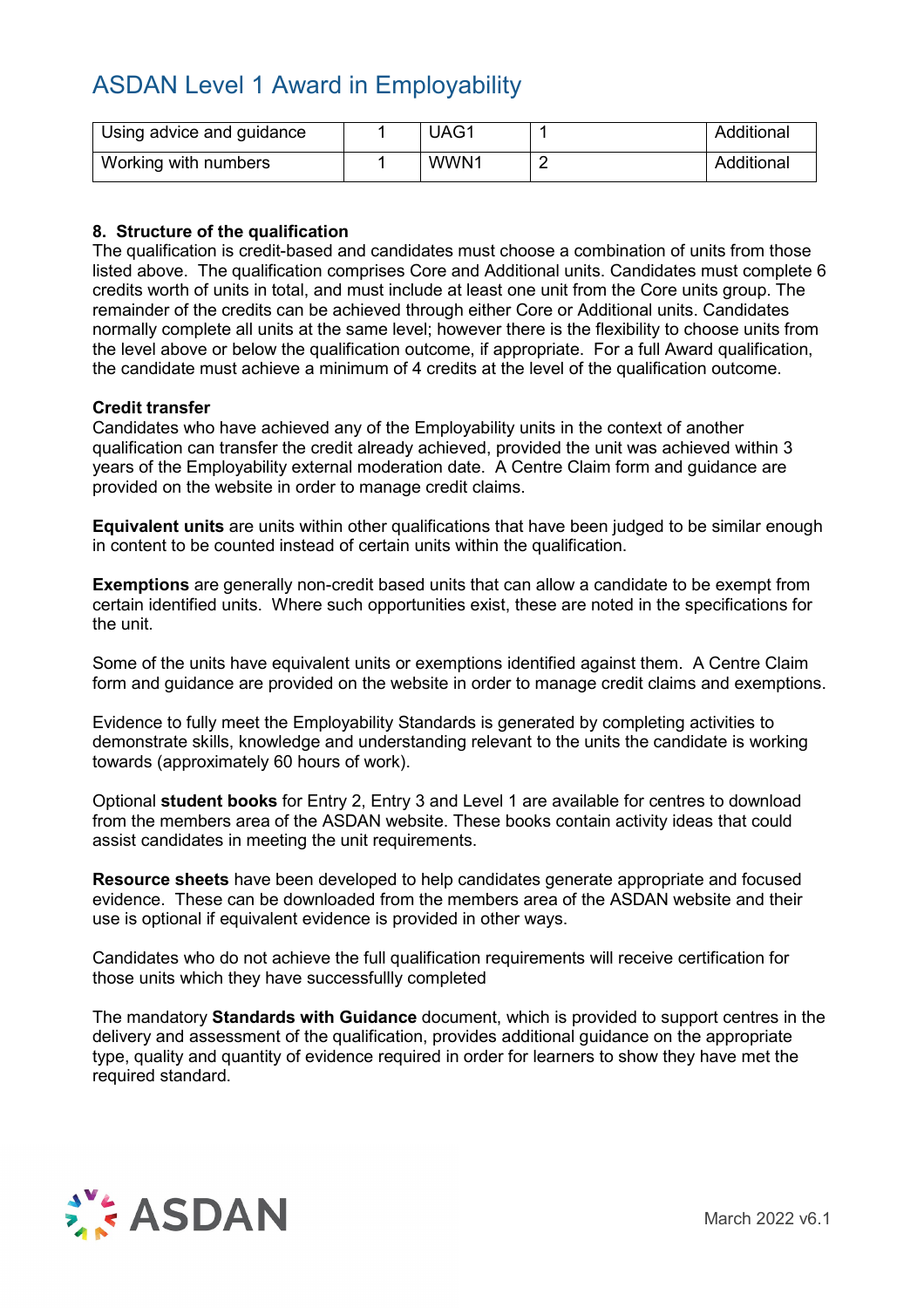The mandatory **Centre Guidance** contains all the information centres need in order to successfully deliver, assess and internally moderate the qualification and submit learners for certification.

#### **9. Prior achievement and recognition of prior learning**

There are no specific recommended prior learning requirements for this qualification. This qualification has been developed for use by schools, academies and colleges to accredit or contribute to work-related learning; careers education; enterprise education; work experience; PSHE and PLTS development. Centres are responsible for ensuring that this qualification is appropriate for the age and ability of their candidates.

#### **Recognition of Prior Learning (RPL)**

RPL is where a candidate has achieved something relevant to the qualification without formal recognition such as a certificate. ASDAN has a policy on RPL which allows all claims to be considered on an individual basis.

#### **10. Progression opportunities**

ASDAN Level 1 Certificate in Employability ASDAN Level 2 Award and Certificate in Employability Progression routes for candidates achieving the Employability qualifications include apprenticeships, traineeships, employment, further education and any other qualifications at a higher level.

#### **11. Assessment and moderation**

Candidates complete a **portfolio of evidence** which is internally assessed by centre assessors against the unit assessment criteria. Assessors need to ensure that there is explicit evidence in the portfolio to show that the candidate has met the required standard.

There is a mandatory **Assessment Checklist** provided for each unit (see example below). These can be downloaded from the ASDAN website and must be completed by the assessor when the candidate completes each unit. Each Assessment Checklist must be signed by the candidate, assessor and internal moderator to authenticate the work, and added to each candidate's portfolio of evidence.

**Internal moderation** is undertaken by the centre, following their own sampling strategy. The internal moderator provides the vital link between the assessors and the external moderator, and acts as the centre's quality assurance representative.

**External moderation** is carried out by ASDAN's External Moderators who look at the quality and compare the standards of a sample of candidates' work to ensure that national standards are being met, monitor assessment practice and, where problems are identified, take action to ensure that assessment conforms to national standards.

#### **12. Assessment language**

ASDAN qualifications are published and assessed in English only.

#### **13. Standards**

The standards for each unit are as follows:

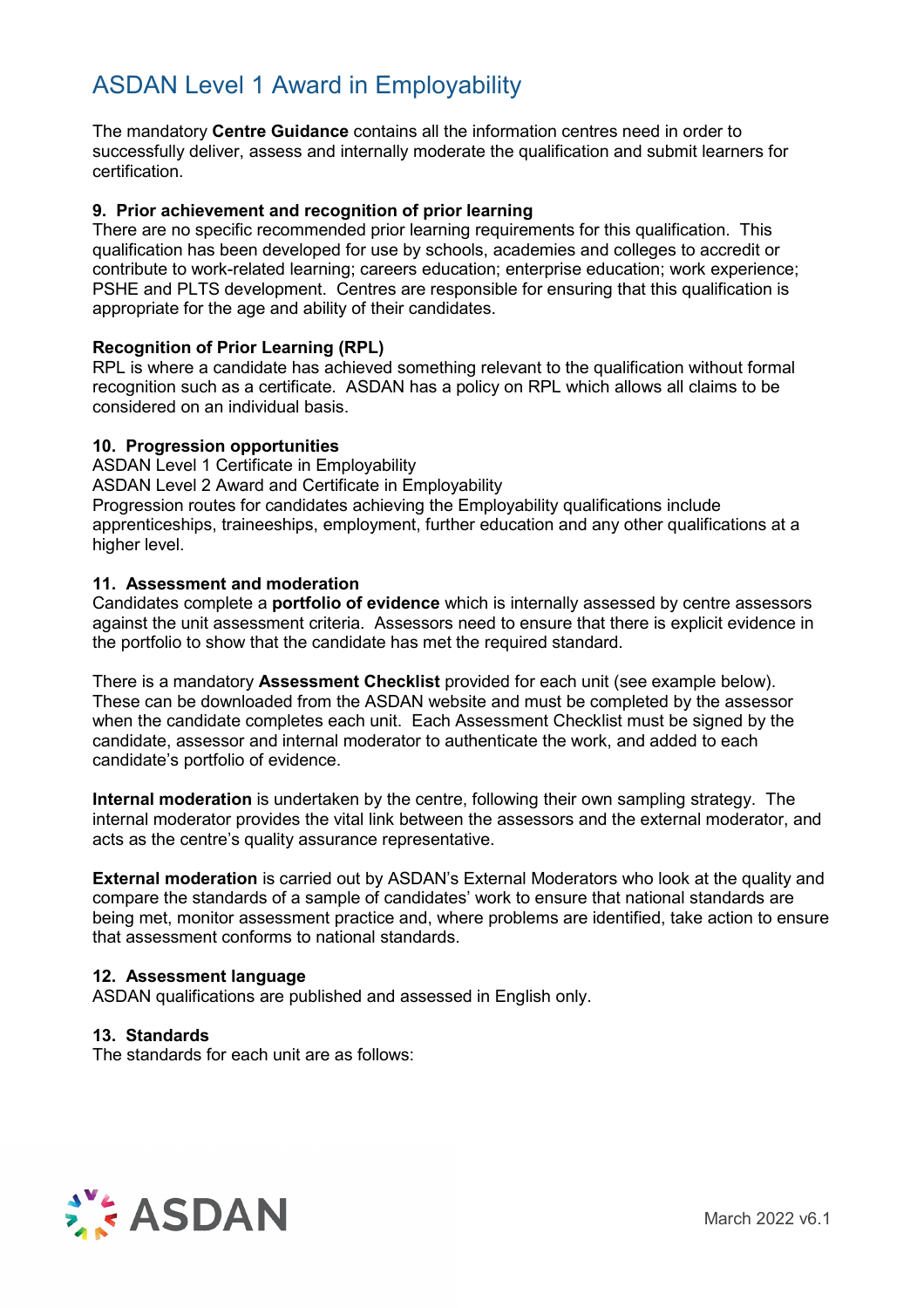| Title:                                                                                               | Maintaining work standards |                                                                                                                                                                                                                                                                                                                                                                                                                                                                                                                                                     |  |
|------------------------------------------------------------------------------------------------------|----------------------------|-----------------------------------------------------------------------------------------------------------------------------------------------------------------------------------------------------------------------------------------------------------------------------------------------------------------------------------------------------------------------------------------------------------------------------------------------------------------------------------------------------------------------------------------------------|--|
| Unique reference number                                                                              | J/504/5251                 |                                                                                                                                                                                                                                                                                                                                                                                                                                                                                                                                                     |  |
| Level:                                                                                               | L1                         |                                                                                                                                                                                                                                                                                                                                                                                                                                                                                                                                                     |  |
| Credit Value (if any):                                                                               | 3                          |                                                                                                                                                                                                                                                                                                                                                                                                                                                                                                                                                     |  |
| <b>Learning outcomes</b>                                                                             |                            | <b>Assessment criteria</b>                                                                                                                                                                                                                                                                                                                                                                                                                                                                                                                          |  |
| The learner will:                                                                                    |                            | The learner can:                                                                                                                                                                                                                                                                                                                                                                                                                                                                                                                                    |  |
| 1.1 Understand why employees are                                                                     |                            | 1.1 Give examples that show why regular attendance                                                                                                                                                                                                                                                                                                                                                                                                                                                                                                  |  |
| expected to comply with workplace<br>standards and codes of conduct                                  |                            | and good timekeeping are important in the workplace<br>1.2 Explain why organisations expect workers to<br>dress or behave in particular ways<br>1.3 Give examples that show why it is important to<br>follow Health and Safety procedures in the workplace<br>1.4 Explain why workplace tasks need to be<br>completed to a particular standard and within a<br>reasonable timeframe                                                                                                                                                                 |  |
| 1.2 Know what standards are required in<br>own organisation                                          |                            | 2.1 Identify the requirements for attendance and<br>timekeeping in own organisation<br>2.2 State the procedures to follow in case of lateness<br>or absence<br>2.3 State why it is important to follow own<br>organisation's lateness and absence procedures<br>2.4 Describe the organisation's standard for image in<br>terms of appearance and behaviour<br>2.5 Give examples of different tasks and describe the<br>standards to which they should be completed<br>2.6 Give examples of safe working practices in<br>relation to different tasks |  |
| 1.3 Be able to plan for, and meet,<br>timekeeping and attendance requirements<br>of own organisation |                            | 3.1 Plan their journey to work to ensure they are able<br>to start work on time<br>3.2 Meet timekeeping and attendance requirements<br>3.3 Follow procedures if there are any difficulties in                                                                                                                                                                                                                                                                                                                                                       |  |
|                                                                                                      |                            | timekeeping and attendance                                                                                                                                                                                                                                                                                                                                                                                                                                                                                                                          |  |
| 1.4 Be able to complete activities to<br>specified work standards                                    |                            | 4.1 Describe the tasks that need to be done<br>4.2 Identify the help, materials, equipment and/or<br>tools needed to complete tasks<br>4.3 Ask for any help needed to achieve the quality of<br>work required and to meet deadlines<br>4.4 Check finished work meets the required quality<br>4.5 Meet deadlines<br>4.6 Meet the organisation's standard for carrying out<br>tasks safely                                                                                                                                                            |  |
| Additional information about the unit                                                                |                            |                                                                                                                                                                                                                                                                                                                                                                                                                                                                                                                                                     |  |
| Organisation reference code                                                                          |                            | MWS1                                                                                                                                                                                                                                                                                                                                                                                                                                                                                                                                                |  |
| Unit aim/purpose                                                                                     |                            | To enable learners to show they understand the<br>standards required in the workplace and to<br>demonstrate they know and can meet the standards<br>of their own organisation when carrying out activities.                                                                                                                                                                                                                                                                                                                                         |  |
| Requirements about the way the units                                                                 |                            | N/A                                                                                                                                                                                                                                                                                                                                                                                                                                                                                                                                                 |  |
| must be assessed (if appropriate)                                                                    |                            |                                                                                                                                                                                                                                                                                                                                                                                                                                                                                                                                                     |  |

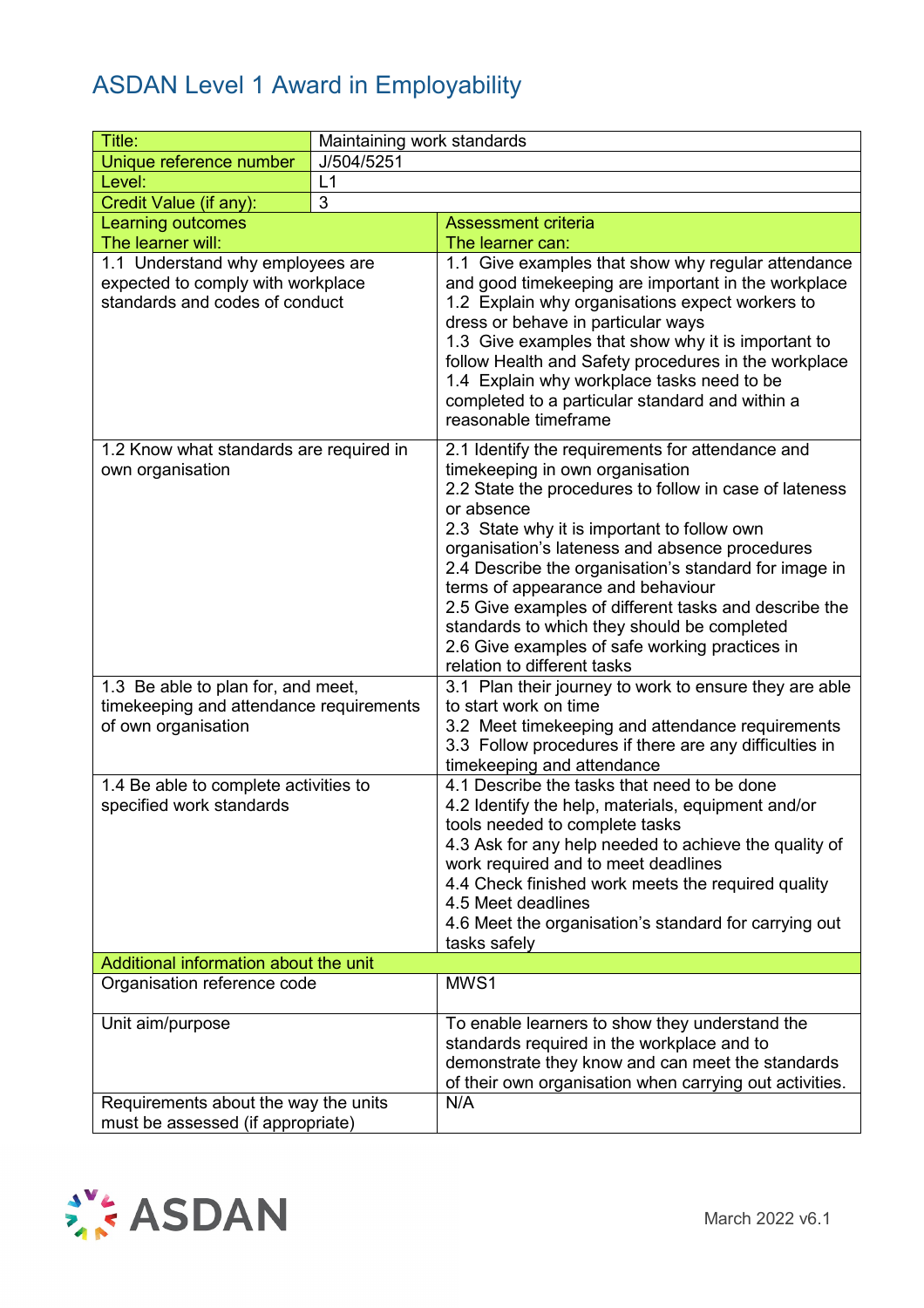| Guidance on suitable types of supporting<br>evidence                                                  | Time sheets and attendance records; training<br>agreement/contract of employment; codes of practice<br>and/or procedures with relevant sections<br>annotated/highlighted; witness testimony; review<br>records; other relevant evidence |
|-------------------------------------------------------------------------------------------------------|-----------------------------------------------------------------------------------------------------------------------------------------------------------------------------------------------------------------------------------------|
| Unit review date                                                                                      | 31/12/17                                                                                                                                                                                                                                |
| Unit place in the structure of an accredited<br>qualification (e.g. Mandatory or optional<br>$etc.$ ) | One of 6 units in core units group. At least one unit<br>must be completed from this group.                                                                                                                                             |
| Equivalent ASDAN unit/s or exemptions                                                                 | N/A                                                                                                                                                                                                                                     |

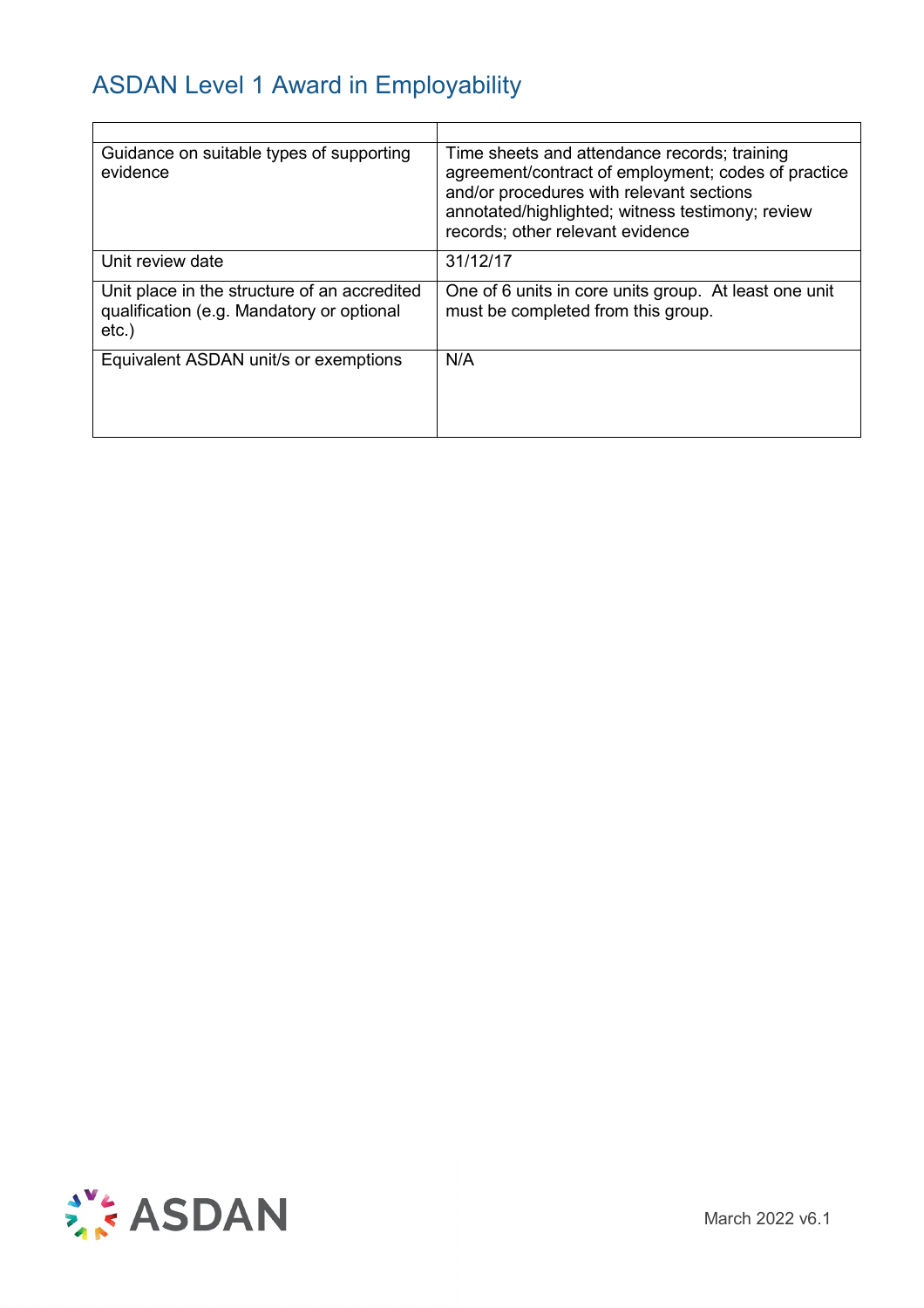| Title:                                        | Career exploration |                                                                                                                         |  |  |  |
|-----------------------------------------------|--------------------|-------------------------------------------------------------------------------------------------------------------------|--|--|--|
| Unique reference number                       |                    | K/504/5033                                                                                                              |  |  |  |
| Level:                                        | L1                 |                                                                                                                         |  |  |  |
| Credit Value (if any):                        | $\overline{2}$     |                                                                                                                         |  |  |  |
| <b>Learning outcomes</b>                      |                    | <b>Assessment criteria</b>                                                                                              |  |  |  |
| The learner will:                             |                    | The learner can:                                                                                                        |  |  |  |
| $\overline{1.1}$ Be able to identify a career |                    | 1.1 Describe what it means to 'have a career'                                                                           |  |  |  |
| goal and explore routes to                    |                    | 1.2 Identify a career goal of interest and give reasons for the                                                         |  |  |  |
| achieving the goal                            |                    | choice                                                                                                                  |  |  |  |
|                                               |                    | 1.3 Identify different routes to achieve the career goal                                                                |  |  |  |
|                                               |                    | 1.4 State what are the advantages and disadvantages of the                                                              |  |  |  |
|                                               |                    | different routes                                                                                                        |  |  |  |
| 1.2 Be able to identify skills and            |                    | 2.1 Identify the vocational skills appropriate to a chosen                                                              |  |  |  |
| qualities appropriate to a chosen             |                    | career                                                                                                                  |  |  |  |
| career                                        |                    | 2.2 Identify the interpersonal skills appropriate to the career                                                         |  |  |  |
|                                               |                    | 2.3 Identify qualities needed to be successful in the career<br>2.4 Compare own current skills and qualities with those |  |  |  |
|                                               |                    | identified                                                                                                              |  |  |  |
| 1.3 Be able to prepare for a                  |                    | 3.1 Agree arrangements for a careers interview                                                                          |  |  |  |
| career interview                              |                    | 3.2 Agree the purpose of the interview                                                                                  |  |  |  |
|                                               |                    | 3.3 State what information it would be helpful to get from the                                                          |  |  |  |
|                                               |                    | interview                                                                                                               |  |  |  |
|                                               |                    | 3.4 Identify documents that may be helpful to take to the                                                               |  |  |  |
|                                               |                    | interview                                                                                                               |  |  |  |
| 1.4 Be able to review the                     |                    | 4.1 Identify key information gained from the interview and                                                              |  |  |  |
| outcomes of a career interview                |                    | any information still needed                                                                                            |  |  |  |
|                                               |                    | 4.2 Identify next steps                                                                                                 |  |  |  |
|                                               |                    | 4.3 State how information from the interview helped with                                                                |  |  |  |
|                                               |                    | deciding on next steps                                                                                                  |  |  |  |
| Additional information about the unit         |                    |                                                                                                                         |  |  |  |
| Organisation reference code                   |                    | CE <sub>1</sub>                                                                                                         |  |  |  |
| Unit aim/purpose                              |                    | To enable learners to show they understand what is required                                                             |  |  |  |
|                                               |                    | to work towards the achievement of a career goal                                                                        |  |  |  |
| Requirements about the way the                |                    | N/A                                                                                                                     |  |  |  |
| units must be assessed (if                    |                    |                                                                                                                         |  |  |  |
| appropriate)                                  |                    |                                                                                                                         |  |  |  |
| Guidance on suitable types of                 |                    | Internet printouts of career opportunities with relevant                                                                |  |  |  |
| supporting evidence                           |                    | sections highlighted/annotated; skills/qualities audit; records                                                         |  |  |  |
|                                               |                    | of interview with a careers adviser/guidance worker, tutor or                                                           |  |  |  |
|                                               |                    | assessor; review records; action plans; other relevant                                                                  |  |  |  |
|                                               |                    | evidence                                                                                                                |  |  |  |
| Unit review date                              |                    | 31/12/17                                                                                                                |  |  |  |
| Unit place in the structure of an             |                    | One of 6 units in core units group. At least one unit must be                                                           |  |  |  |
| accredited qualification (e.g.                |                    | completed from this group.                                                                                              |  |  |  |
| Mandatory or optional etc.)                   |                    |                                                                                                                         |  |  |  |
|                                               |                    |                                                                                                                         |  |  |  |
| Equivalent ASDAN unit/s or                    |                    | Career exploration L1 (Employability 2010)                                                                              |  |  |  |
| exemptions                                    |                    |                                                                                                                         |  |  |  |

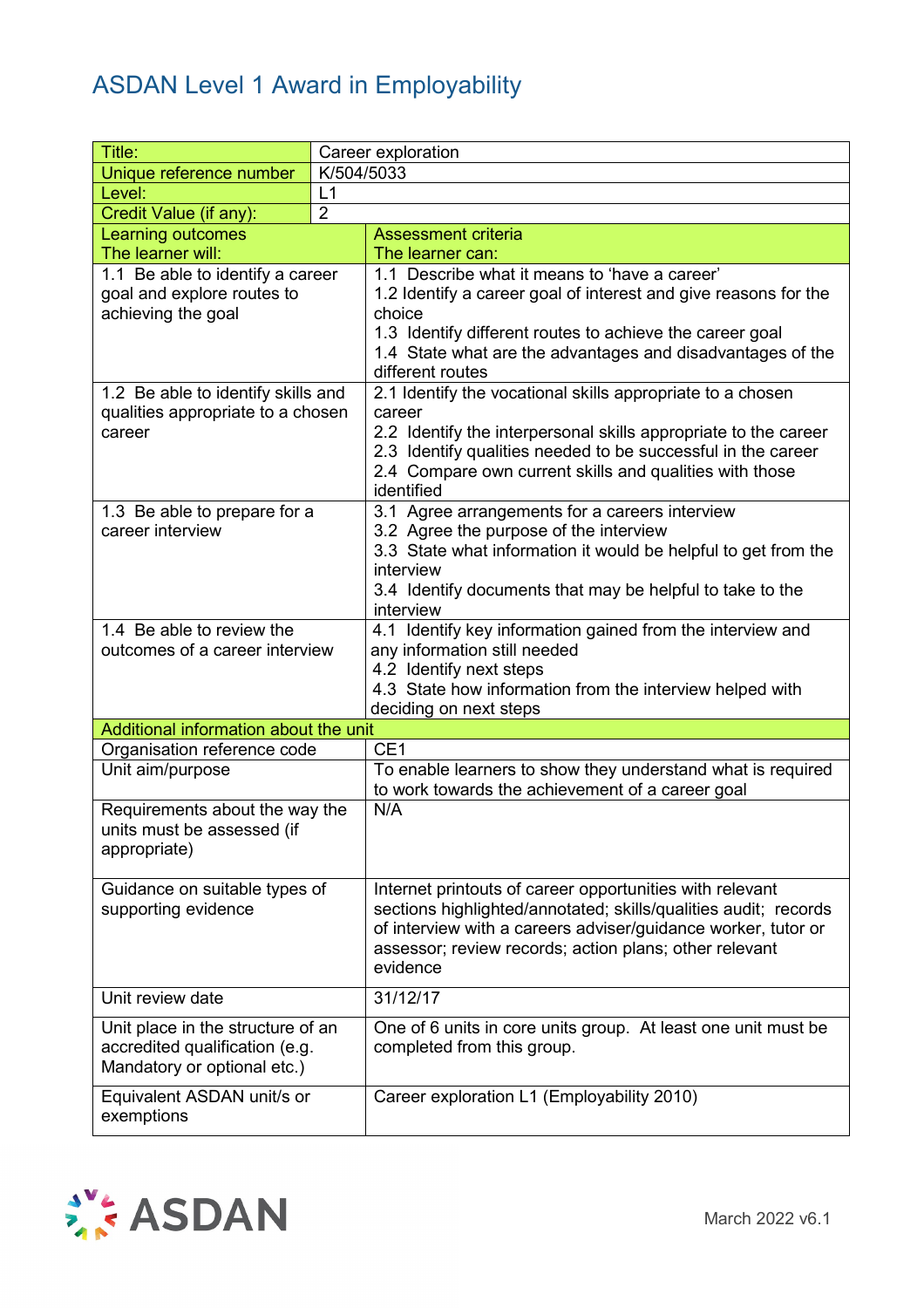| Title:                                                                                                                                                    | Applying for a job |                                                                                                                                                                                                                                                                                                                                                                                                                                                                                                                                                                                                                                                                                                                                                                                                                                                                                                                                                                                                                                                                                                                                            |  |
|-----------------------------------------------------------------------------------------------------------------------------------------------------------|--------------------|--------------------------------------------------------------------------------------------------------------------------------------------------------------------------------------------------------------------------------------------------------------------------------------------------------------------------------------------------------------------------------------------------------------------------------------------------------------------------------------------------------------------------------------------------------------------------------------------------------------------------------------------------------------------------------------------------------------------------------------------------------------------------------------------------------------------------------------------------------------------------------------------------------------------------------------------------------------------------------------------------------------------------------------------------------------------------------------------------------------------------------------------|--|
| Unique reference number                                                                                                                                   | L/504/5025         |                                                                                                                                                                                                                                                                                                                                                                                                                                                                                                                                                                                                                                                                                                                                                                                                                                                                                                                                                                                                                                                                                                                                            |  |
| Level:                                                                                                                                                    | L1                 |                                                                                                                                                                                                                                                                                                                                                                                                                                                                                                                                                                                                                                                                                                                                                                                                                                                                                                                                                                                                                                                                                                                                            |  |
| <b>Credit Value:</b>                                                                                                                                      | $\overline{2}$     |                                                                                                                                                                                                                                                                                                                                                                                                                                                                                                                                                                                                                                                                                                                                                                                                                                                                                                                                                                                                                                                                                                                                            |  |
| Learning outcomes                                                                                                                                         |                    | <b>Assessment criteria</b>                                                                                                                                                                                                                                                                                                                                                                                                                                                                                                                                                                                                                                                                                                                                                                                                                                                                                                                                                                                                                                                                                                                 |  |
| The learner will:                                                                                                                                         |                    | The learner can:                                                                                                                                                                                                                                                                                                                                                                                                                                                                                                                                                                                                                                                                                                                                                                                                                                                                                                                                                                                                                                                                                                                           |  |
| 1.1 Be able to carry out activities to<br>apply for a job<br>1.2 Be able to prepare for and take part<br>in an interview and learn from the<br>experience |                    | 1.1 Identify a job that they would like to apply for<br>1.2 Identify the skills and qualities required for the<br>job<br>1.3 Identify own skills and qualities that would make<br>them suitable for that job<br>1.4 Plan steps towards making a successful job<br>application including identifying:<br>an appropriate format for the application<br>$\bullet$<br>relevant information to include in the<br>$\bullet$<br>application<br>who to check the application with before<br>submitting it<br>1.5 Follow their plan and complete a job application<br>1.6 Check accuracy of completed documents and<br>amend if needed<br>1.2.1 Prepare to attend an interview including<br>identifying:<br>questions that the interviewer might ask<br>and appropriate answers<br>relevant experience/information that it<br>would be useful to communicate to the<br>interviewer<br>1.2.2 Present information about themselves at an<br>interview responding to questions with relevant<br>information and using appropriate language<br>1.2.3 Use feedback to review their performance and<br>state what they would do differently in the future |  |
| Additional information about the unit                                                                                                                     |                    |                                                                                                                                                                                                                                                                                                                                                                                                                                                                                                                                                                                                                                                                                                                                                                                                                                                                                                                                                                                                                                                                                                                                            |  |
| Organisation reference code                                                                                                                               |                    | AJB1                                                                                                                                                                                                                                                                                                                                                                                                                                                                                                                                                                                                                                                                                                                                                                                                                                                                                                                                                                                                                                                                                                                                       |  |
| Unit aim/purpose                                                                                                                                          |                    | To enable learners to show they understand what is<br>involved in applying for a job by working through the<br>application process and preparing for and attending<br>an interview                                                                                                                                                                                                                                                                                                                                                                                                                                                                                                                                                                                                                                                                                                                                                                                                                                                                                                                                                         |  |
| Requirements about the way the units<br>must be assessed (if appropriate)                                                                                 |                    | N/A                                                                                                                                                                                                                                                                                                                                                                                                                                                                                                                                                                                                                                                                                                                                                                                                                                                                                                                                                                                                                                                                                                                                        |  |
| Guidance on suitable types of supporting<br>evidence<br>Unit review date                                                                                  |                    | Printouts of job adverts with relevant sections<br>highlighted/annotated; printouts showing research<br>into job /person specifications with relevant sections<br>highlighted/annotated; skills/qualities audit;<br>application paperwork (drafts and final documents);<br>records of a job interview/witness testimony/video<br>recording; other relevant evidence<br>31/12/17                                                                                                                                                                                                                                                                                                                                                                                                                                                                                                                                                                                                                                                                                                                                                            |  |

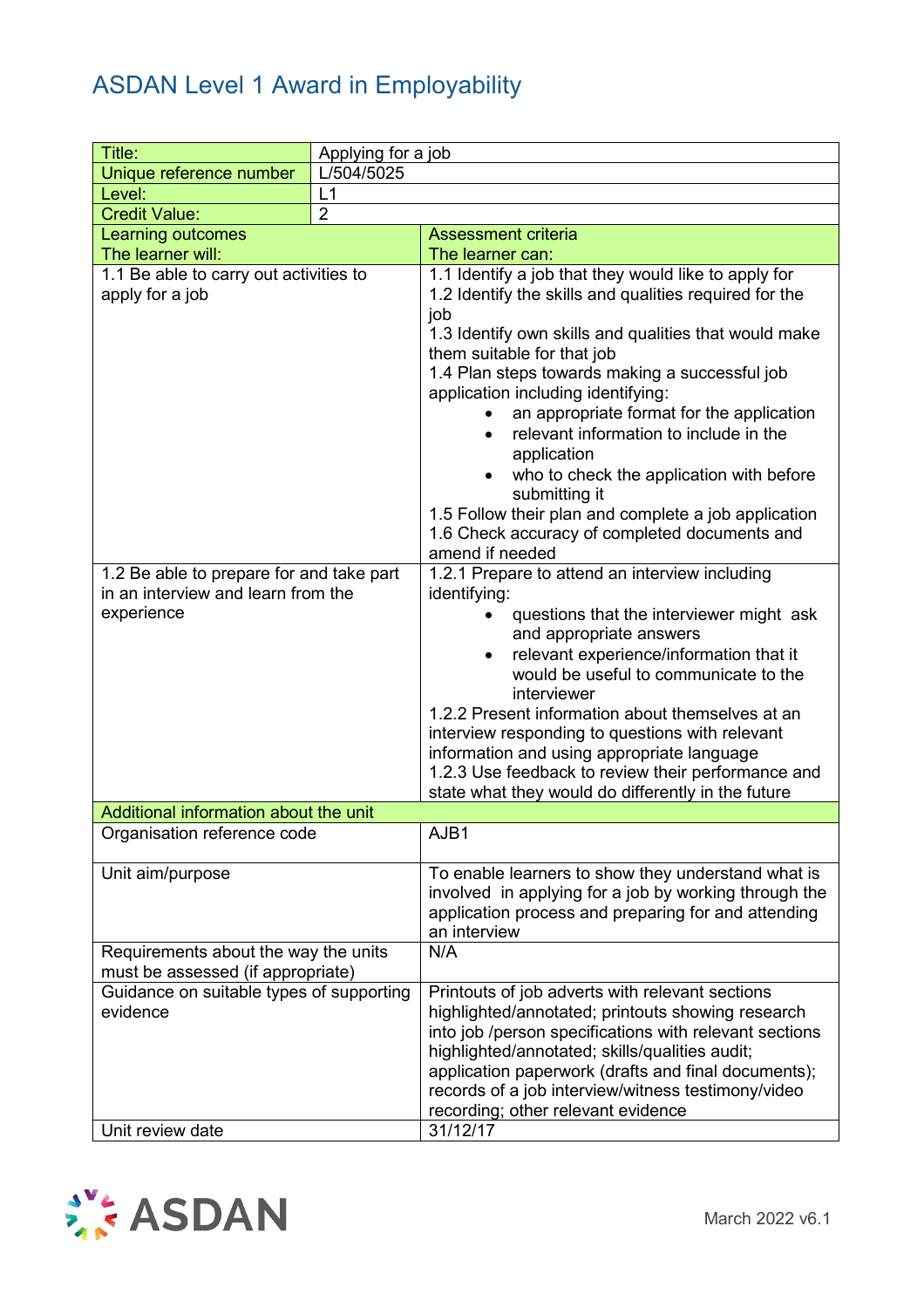| Unit place in the structure of an<br>accredited qualification (e.g. Mandatory<br>or optional etc.) | One of 6 units in core units group. At least one unit<br>must be completed from this group. |
|----------------------------------------------------------------------------------------------------|---------------------------------------------------------------------------------------------|
| Equivalent ASDAN unit/s or exemptions                                                              | N/A                                                                                         |



March 2022 v6.1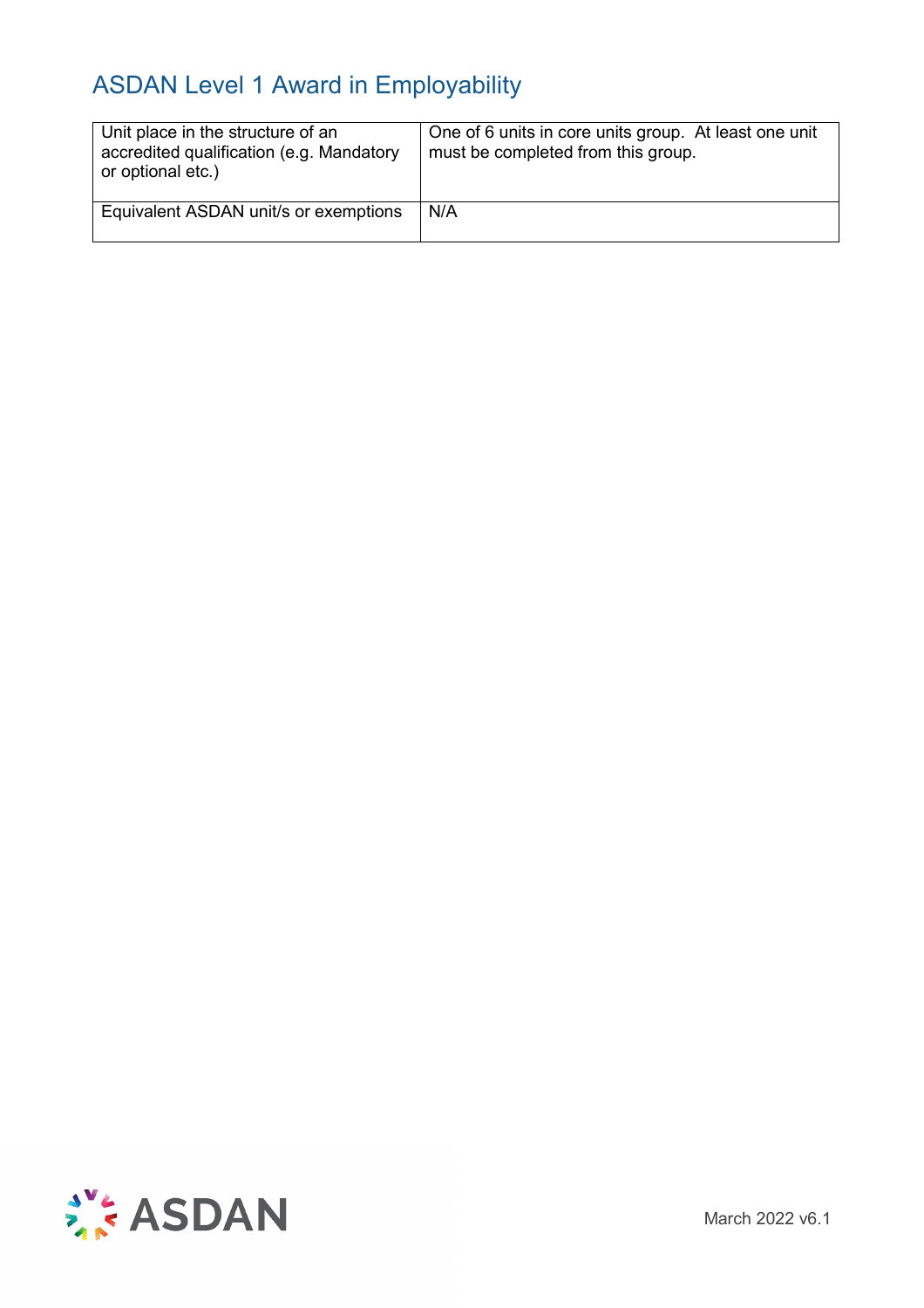| Title:                                                        |            | Exploring job opportunities                                         |
|---------------------------------------------------------------|------------|---------------------------------------------------------------------|
| Unique reference number                                       | T/504/5147 |                                                                     |
| Level:                                                        | L1         |                                                                     |
| <b>Credit Value:</b>                                          | 1          |                                                                     |
| Learning outcomes                                             |            | <b>Assessment criteria</b>                                          |
| The learner will:                                             |            | The learner can:                                                    |
| 1.1 Be able to identify suitable job                          |            | 1.1 State who to see and where to go for help with job              |
| opportunities                                                 |            | choices                                                             |
|                                                               |            | 1.2 Review their interests, experiences, skills and                 |
|                                                               |            | qualities                                                           |
|                                                               |            | 1.3 Get information about job opportunities that may<br>be suitable |
|                                                               |            | 1.4 Agree realistic job options                                     |
| 1.2 Be able to identify steps for working                     |            | 1.2.1 Identify and agree next steps that would                      |
| towards getting a job                                         |            | maximise their chance of being successful if they                   |
|                                                               |            | wanted to apply for a particular job option                         |
| Additional information about the unit                         |            |                                                                     |
| Organisation reference code                                   |            | EJO1                                                                |
|                                                               |            |                                                                     |
| Unit aim/purpose                                              |            | To enable learners to show they understand how to                   |
|                                                               |            | identify job opportunities that would best suit their               |
|                                                               |            | experience and skills and to decide on the steps they               |
|                                                               |            | need to take towards successfully applying for such                 |
| Requirements about the way the units                          |            | an opportunity.<br>N/A                                              |
| must be assessed (if appropriate)                             |            |                                                                     |
|                                                               |            |                                                                     |
| Guidance on suitable types of supporting                      |            | Information on sources of support; printouts showing                |
| evidence                                                      |            | job requirements with relevant sections                             |
|                                                               |            | highlighted/annotated; review of                                    |
|                                                               |            | skills/qualities/interests/experience; particular job               |
|                                                               |            | requirements matches against candidate review;                      |
|                                                               |            | records of a discussion/witness testimony/video                     |
|                                                               |            | recording; other relevant evidence                                  |
| Unit review date                                              |            | 31/12/17                                                            |
| Unit place in the structure of an                             |            | One of 6 units in core units group. At least one unit               |
| accredited qualification (e.g. Mandatory<br>or optional etc.) |            | must be completed from this group.                                  |
|                                                               |            |                                                                     |
| Equivalent ASDAN unit/s or exemptions                         |            | Finding a volunteering opportunity L2 (CVQ) (1 credit               |
|                                                               |            | only)                                                               |

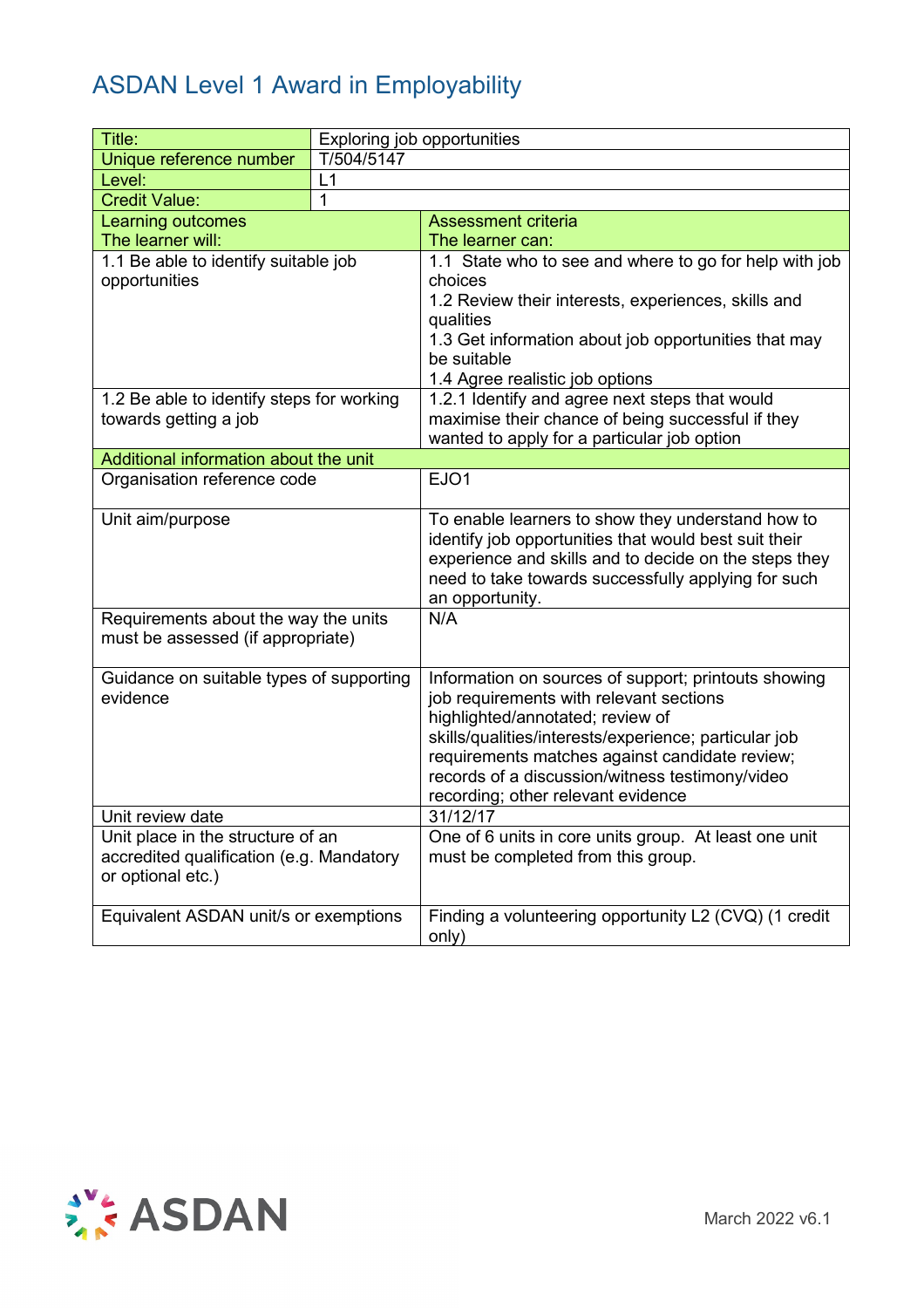| Title:                                                                                             | Learning through work experience |                                                                                                                                                                                                                                                                                                                                                                                                                                                                                                      |  |  |
|----------------------------------------------------------------------------------------------------|----------------------------------|------------------------------------------------------------------------------------------------------------------------------------------------------------------------------------------------------------------------------------------------------------------------------------------------------------------------------------------------------------------------------------------------------------------------------------------------------------------------------------------------------|--|--|
| Unique reference number                                                                            | T/504/5181                       |                                                                                                                                                                                                                                                                                                                                                                                                                                                                                                      |  |  |
| Level:                                                                                             | L1                               |                                                                                                                                                                                                                                                                                                                                                                                                                                                                                                      |  |  |
| <b>Credit Value:</b>                                                                               | $\overline{3}$                   |                                                                                                                                                                                                                                                                                                                                                                                                                                                                                                      |  |  |
| <b>Learning outcomes</b>                                                                           |                                  | <b>Assessment criteria</b>                                                                                                                                                                                                                                                                                                                                                                                                                                                                           |  |  |
| The learner will:                                                                                  |                                  | The learner can:                                                                                                                                                                                                                                                                                                                                                                                                                                                                                     |  |  |
| 1.1 Be able to prepare for learning<br>in the workplace                                            |                                  | 1.1 Agree an appropriate setting for workplace learning<br>1.2 Plan how to get to workplace on time<br>1.3 Identify:<br>the times to start, finish and take breaks<br>the person to report to<br>what to wear at work<br>1.4 State the type of tasks/activities expected in work role<br>1.5 Agree what will be gained from the learning experience<br>including:<br>knowledge of how the organisation operates<br>$\bullet$<br>a view on the suitability of that work environment for<br>themselves |  |  |
| 1.2 Be able to carry out activities<br>in the workplace                                            |                                  | 2.1 Describe what they learnt from induction including<br>health and safety requirements<br>2.2 Complete workplace tasks to the required standard<br>2.3 Ask for help and advice when necessary                                                                                                                                                                                                                                                                                                      |  |  |
| 1.3 Be able to identify what has<br>been learnt from the workplace<br>experience                   |                                  | 3.1 Review workplace experience with an appropriate<br>person, including the benefits and drawbacks of the work<br>setting<br>3.2 Describe what has been learnt from the workplace<br>experience<br>3.3 State how the experience may affect<br>decisions<br>about own work/career choices                                                                                                                                                                                                            |  |  |
| Additional information about the unit                                                              |                                  |                                                                                                                                                                                                                                                                                                                                                                                                                                                                                                      |  |  |
| Organisation reference code                                                                        |                                  | LWE1                                                                                                                                                                                                                                                                                                                                                                                                                                                                                                 |  |  |
| Unit aim/purpose                                                                                   |                                  | To enable learners to show they can prepare for, carry out<br>and review their workplace learning. To help learners make<br>work related decisions about their future work/career.                                                                                                                                                                                                                                                                                                                   |  |  |
| Requirements about the way the<br>units must be assessed (if<br>appropriate)                       |                                  | N/A                                                                                                                                                                                                                                                                                                                                                                                                                                                                                                  |  |  |
| Guidance on suitable types of<br>supporting evidence                                               |                                  | Records of agreeing a placement; records of preparing for<br>the placement; placement learning log/diary; witness<br>statement from placement supervisor; records of reviewing<br>workplace experience; other relevant evidence                                                                                                                                                                                                                                                                      |  |  |
| Unit review date                                                                                   |                                  | 31/12/17                                                                                                                                                                                                                                                                                                                                                                                                                                                                                             |  |  |
| Unit place in the structure of an<br>accredited qualification (e.g.<br>Mandatory or optional etc.) |                                  | One of 6 units in core units group. At least one unit must be<br>completed from this group.                                                                                                                                                                                                                                                                                                                                                                                                          |  |  |

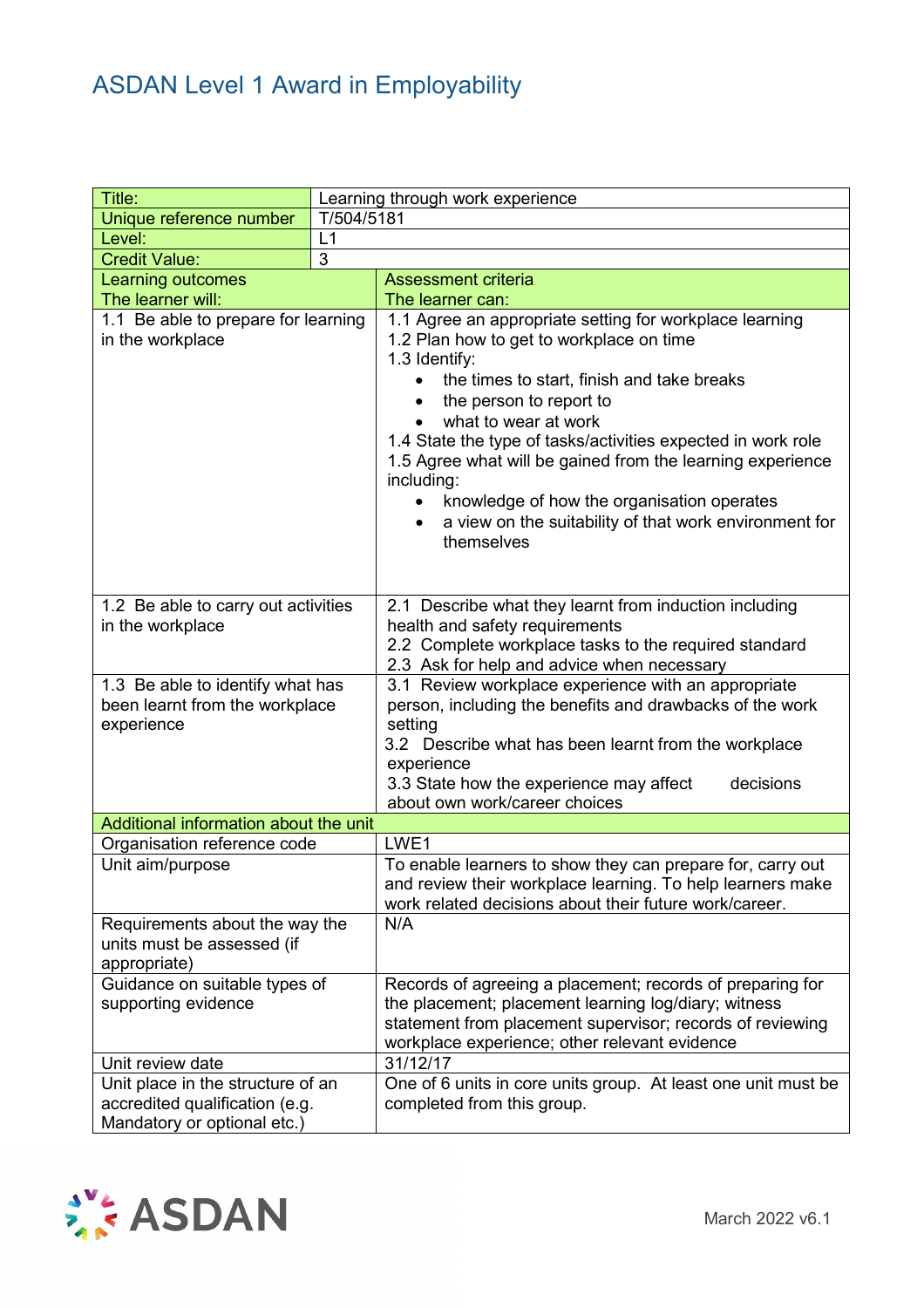| Equivalent ASDAN unit/s or<br>exemptions |            | N/A                      |                                                                                                           |  |
|------------------------------------------|------------|--------------------------|-----------------------------------------------------------------------------------------------------------|--|
|                                          |            |                          |                                                                                                           |  |
| Title:                                   |            | <b>Enterprise Skills</b> |                                                                                                           |  |
| Unique reference number                  | A/504/5151 |                          |                                                                                                           |  |
| Level:                                   | L1         |                          |                                                                                                           |  |
| <b>Credit Value:</b>                     | 1          |                          |                                                                                                           |  |
| Learning outcomes<br>The learner will:   |            |                          | <b>Assessment criteria</b><br>The learner can:                                                            |  |
| 1.1 Understand the characteristics of    |            |                          | 1.1 Describe what is meant by the term entrepreneur                                                       |  |
| successful entrepreneurs and how         |            |                          | 1.2 Identify the skills that are needed to be a                                                           |  |
| these are important in business          |            |                          | successful entrepreneur                                                                                   |  |
| situations                               |            |                          | 1.3 Identify attitudes and qualities that are needed to                                                   |  |
|                                          |            |                          | be a successful entrepreneur                                                                              |  |
|                                          |            |                          | 1.4 Give examples of situations where having                                                              |  |
|                                          |            |                          | entrepreneurial skills, attitudes and qualities would be                                                  |  |
|                                          |            |                          | important factors in contributing to business success                                                     |  |
| 1.2 Understand own strengths as an       |            |                          | 2.1 Describe how an enterprising person behaves                                                           |  |
| enterprising person and ways to develop  |            |                          | 2.2 Identify own strengths in terms of                                                                    |  |
| own enterprising characteristics         |            |                          | enterprising skills, attitudes and qualities                                                              |  |
|                                          |            |                          | 2.3 State how enterprising skills, attitudes and                                                          |  |
|                                          |            |                          | qualities can help achieve own work related goals                                                         |  |
|                                          |            |                          | 2.4 Agree activities to develop own enterprising skills                                                   |  |
|                                          |            |                          | and attitudes                                                                                             |  |
| Additional information about the unit    |            |                          |                                                                                                           |  |
| Organisation reference code              |            |                          | ES <sub>1</sub>                                                                                           |  |
| Unit aim/purpose                         |            |                          | To enable learners to show they recognise the                                                             |  |
|                                          |            |                          | characteristics of successful entrepreneurs and how                                                       |  |
|                                          |            |                          | these contribute to successful businesses. To enable                                                      |  |
|                                          |            |                          | learners to show they can identify their strengths as<br>an enterprising person and that they know how to |  |
|                                          |            |                          | develop them further.                                                                                     |  |
| Requirements about the way the units     |            |                          | N/A                                                                                                       |  |
| must be assessed (if appropriate)        |            |                          |                                                                                                           |  |
| Guidance on suitable types of supporting |            |                          | Candidate notes; internet printouts, articles etc. with                                                   |  |
| evidence                                 |            |                          | relevant parts highlighted/annotated;                                                                     |  |
|                                          |            |                          | project/assignment; presentation records; action plan;                                                    |  |
|                                          |            |                          | review records; other relevant evidence                                                                   |  |
| Unit review date                         |            |                          | 31/12/17                                                                                                  |  |
| Unit place in the structure of an        |            |                          | One of 6 units in core units group. At least one unit                                                     |  |
| accredited qualification (e.g. Mandatory |            |                          | must be completed from this group.                                                                        |  |
| or optional etc.)                        |            |                          |                                                                                                           |  |
|                                          |            |                          |                                                                                                           |  |
| Equivalent ASDAN unit/s or exemptions    |            |                          | Exploring enterprise L1 (Employability 2010);                                                             |  |
|                                          |            |                          | Exploring entrepreneurship L2 (Employability 2010)                                                        |  |

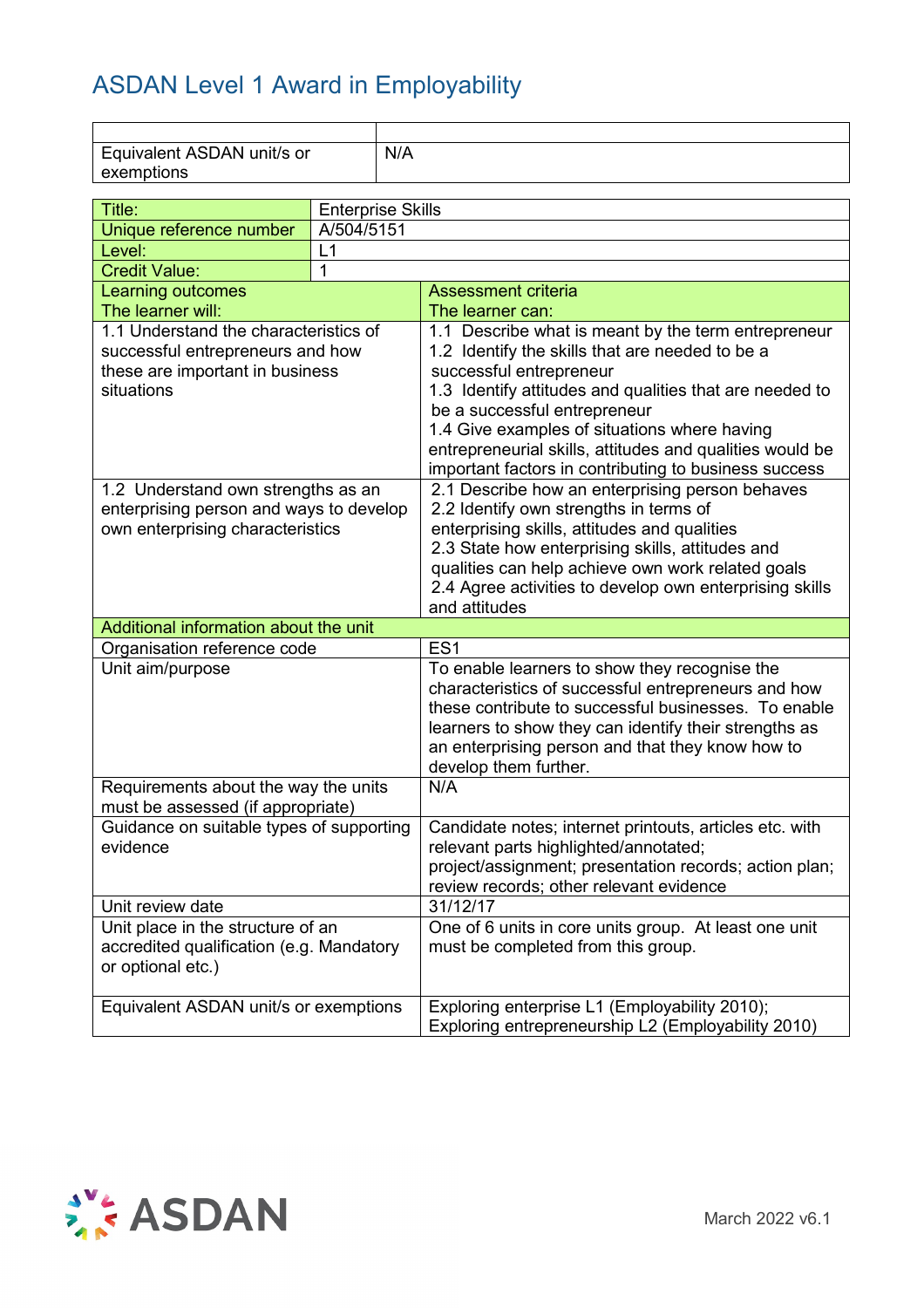| Title:                                                                                             |            | Communicating with others at work                                                                                                                                                                                                                                                       |
|----------------------------------------------------------------------------------------------------|------------|-----------------------------------------------------------------------------------------------------------------------------------------------------------------------------------------------------------------------------------------------------------------------------------------|
| Unique reference number                                                                            | L/504/5140 |                                                                                                                                                                                                                                                                                         |
| Level:                                                                                             | L1         |                                                                                                                                                                                                                                                                                         |
| <b>Credit Value:</b>                                                                               | 1          |                                                                                                                                                                                                                                                                                         |
| <b>Learning outcomes</b>                                                                           |            | <b>Assessment criteria</b>                                                                                                                                                                                                                                                              |
| The learner will:                                                                                  |            | The learner can:                                                                                                                                                                                                                                                                        |
| 1.1 Understand how communication<br>takes place in own organisation                                |            | 1.1 Describe the structure of the organisation<br>1.2 Identify the lines of communication within the<br>organisation<br>1.3 Describe the communication methods used<br>within the organisation<br>1.4 Identify who they may need to communicate with<br>in the organisation             |
| 1.2 Be able to communicate<br>appropriately with others at work                                    |            | 2.1 Communicate clearly in ways that suit their<br>purpose and audience<br>2.2 Respond to others' communication with relevant:<br>Comments<br>Questions<br>Information                                                                                                                  |
| Additional information about the unit                                                              |            |                                                                                                                                                                                                                                                                                         |
| Organisation reference code                                                                        |            | CWO <sub>1</sub>                                                                                                                                                                                                                                                                        |
| Unit aim/purpose                                                                                   |            | To enable learners to show they understand how<br>communication takes place in their organisation and<br>to show they can communicate effectively with<br>others in the workplace.                                                                                                      |
| Requirements about the way the units                                                               |            | N/A                                                                                                                                                                                                                                                                                     |
| must be assessed (if appropriate)                                                                  |            |                                                                                                                                                                                                                                                                                         |
| Guidance on suitable types of supporting<br>evidence                                               |            | Candidate statements and other written records;<br>organisational charts/diagrams with explanatory<br>statements; internet printouts with relevant sections<br>highlighted/annotated; video recordings of<br>discussions; witness testimony; review records;<br>other relevant evidence |
| Unit review date                                                                                   |            | 31/12/17                                                                                                                                                                                                                                                                                |
| Unit place in the structure of an<br>accredited qualification (e.g. Mandatory<br>or optional etc.) |            | Optional unit                                                                                                                                                                                                                                                                           |
| Equivalent ASDAN unit/s or exemptions                                                              |            | Communication skills for volunteers L2 (CVQ)                                                                                                                                                                                                                                            |

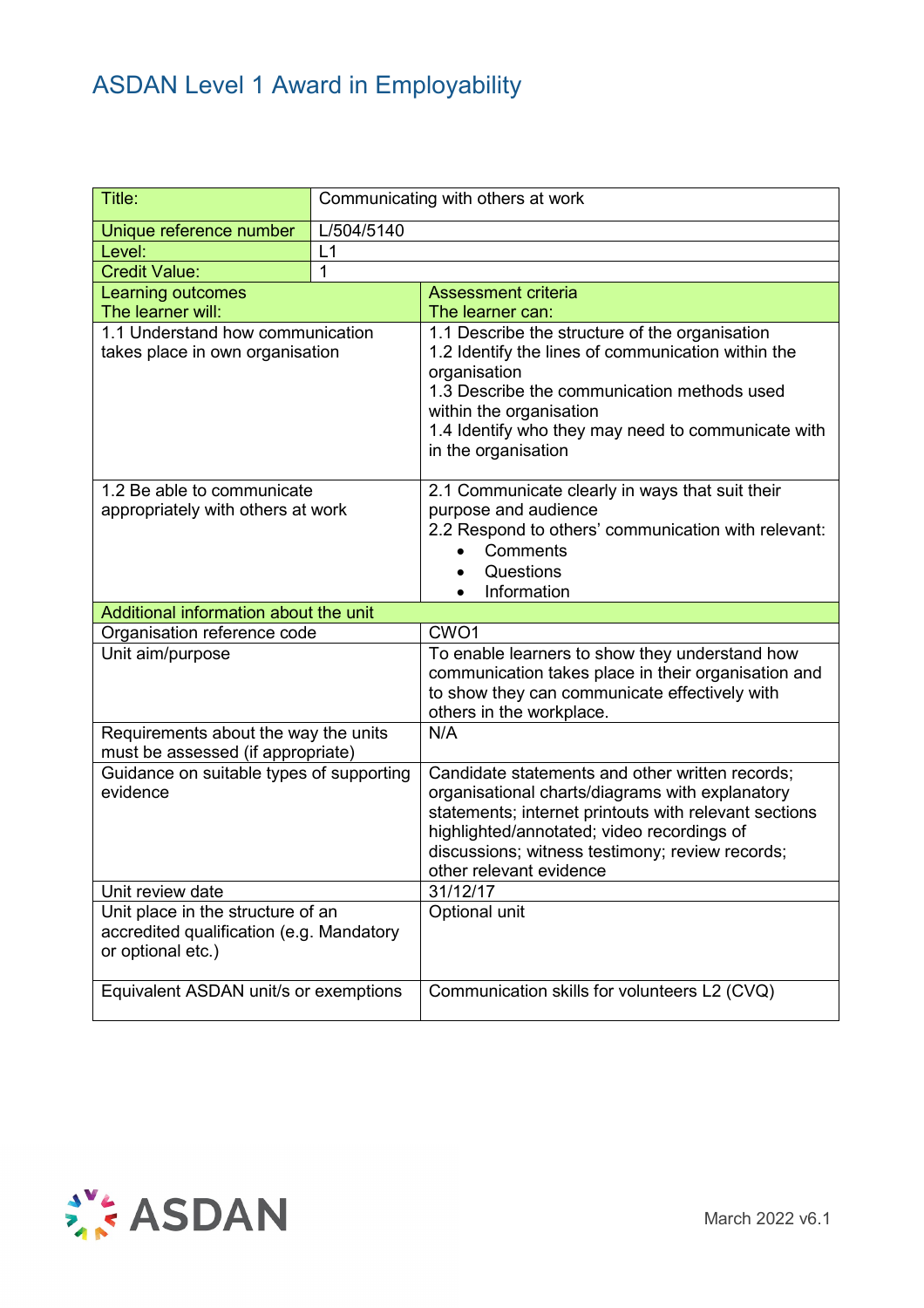| Title:                                                                                          | <b>Customer service</b> |                                                                                                                                                                                                                                                                                              |  |
|-------------------------------------------------------------------------------------------------|-------------------------|----------------------------------------------------------------------------------------------------------------------------------------------------------------------------------------------------------------------------------------------------------------------------------------------|--|
| Unique reference number                                                                         | L/504/5137              |                                                                                                                                                                                                                                                                                              |  |
| Level:                                                                                          | L1                      |                                                                                                                                                                                                                                                                                              |  |
| <b>Credit Value:</b>                                                                            | $\overline{2}$          |                                                                                                                                                                                                                                                                                              |  |
| Learning outcomes                                                                               |                         | <b>Assessment criteria</b>                                                                                                                                                                                                                                                                   |  |
| The learner will:                                                                               |                         | The learner can:                                                                                                                                                                                                                                                                             |  |
| 1.1 Understand why good customer<br>service is important                                        |                         | 1.1 Give examples that illustrate good practice in<br>customer service<br>1.2 Give examples of how poor service could affect:<br>customers<br>organisations<br>1.3 State why it is important to make a good first<br>impression                                                              |  |
| 1.2 Understand customer needs and<br>how own organisation tries to meet them                    |                         | 2.1 Identify the products/services provided to<br>customers                                                                                                                                                                                                                                  |  |
|                                                                                                 |                         | 2.2 State how the organisation provides<br>products/services in ways that meet customer needs                                                                                                                                                                                                |  |
| 1.3 Understand own organisation's<br>customer service procedures and good<br>practice standards |                         | 3.1 Identify customer service policies and<br>procedures relevant to own role and responsibilities<br>3.2 State why it is important to maintain customer<br>confidentiality<br>3.3 State what should be done in the event of a<br>customer complaint                                         |  |
| 1.4 Be able to provide good customer<br>service                                                 |                         | 4.1 Give a positive first impression to customers<br>4.2 Interact with customers using appropriate verbal<br>and non-verbal communication skills<br>4.3 Meet the customer service standards of the<br>organisation when carrying out own role                                                |  |
| Additional information about the unit                                                           |                         |                                                                                                                                                                                                                                                                                              |  |
| Organisation reference code                                                                     |                         | CS <sub>1</sub>                                                                                                                                                                                                                                                                              |  |
| Unit aim/purpose                                                                                |                         | To enable learners to show they understand the<br>importance of good customer service and how their<br>organisation tries to provide it, and to show they can<br>follow procedures and meet the customer service<br>standards of their own organisation when carrying<br>out their own role. |  |
| Requirements about the way the units<br>must be assessed (if appropriate)                       |                         | N/A                                                                                                                                                                                                                                                                                          |  |
| Guidance on suitable types of supporting<br>evidence                                            |                         | Candidate statements; customer service information<br>with relevant sections highlighted/annotated;<br>photographs with explanatory statements; records of<br>discussions; Observation record/witness<br>testimony/video recording; review records; other<br>relevant evidence               |  |
| Unit review date                                                                                |                         | 31/12/17                                                                                                                                                                                                                                                                                     |  |

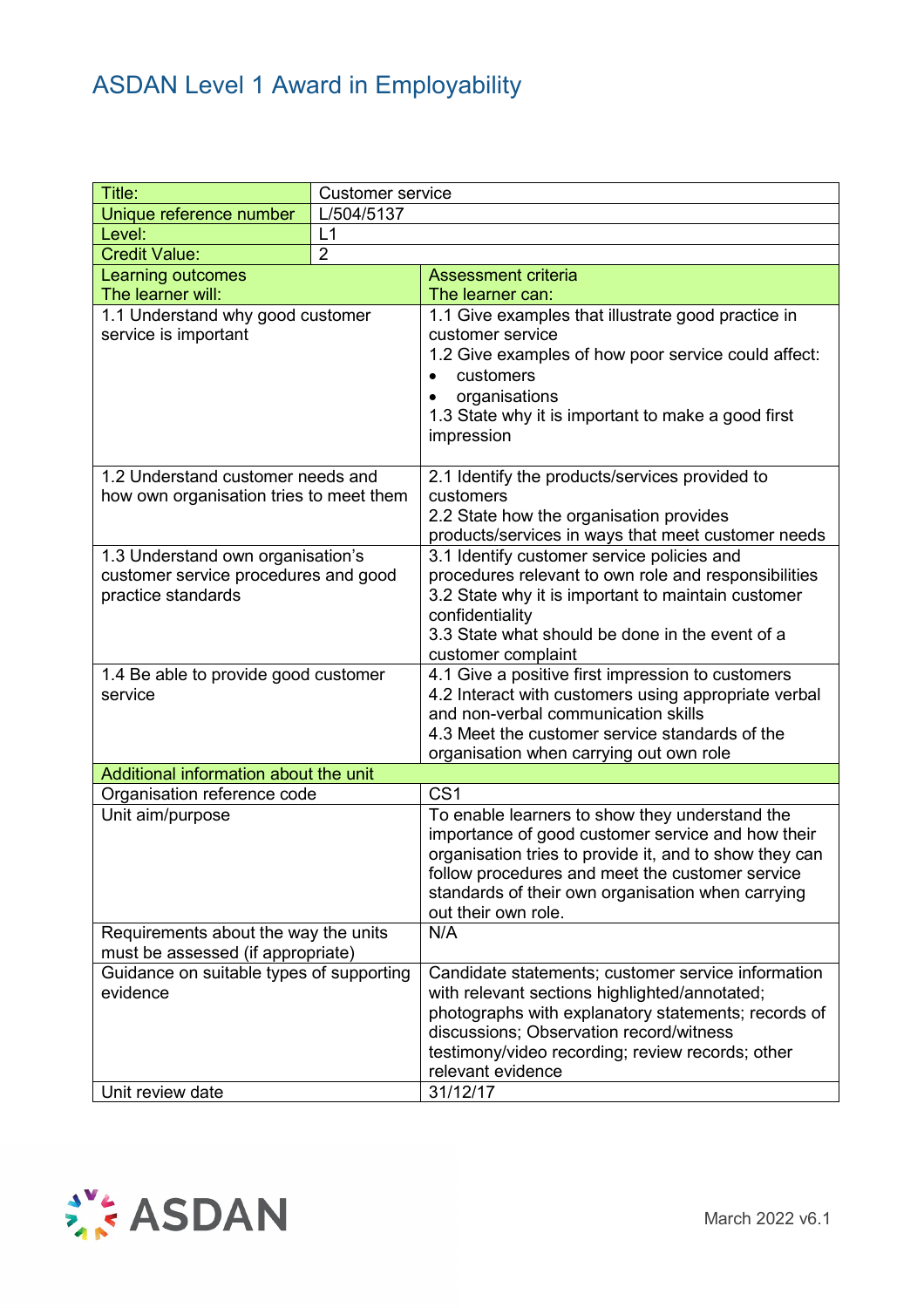| Unit place in the structure of an<br>accredited qualification (e.g. Mandatory<br>or optional etc.) | Optional unit                                                                                                                                                                                              |
|----------------------------------------------------------------------------------------------------|------------------------------------------------------------------------------------------------------------------------------------------------------------------------------------------------------------|
| Equivalent ASDAN unit/s or exemptions                                                              | Introduction to Customer Care L1 (Employability<br>2010)<br>Introduction to Customer Care L2 (Employability<br>2010)<br>Volunteering and customer care L1 (CVQ)<br>Volunteering and customer care L2 (CVQ) |

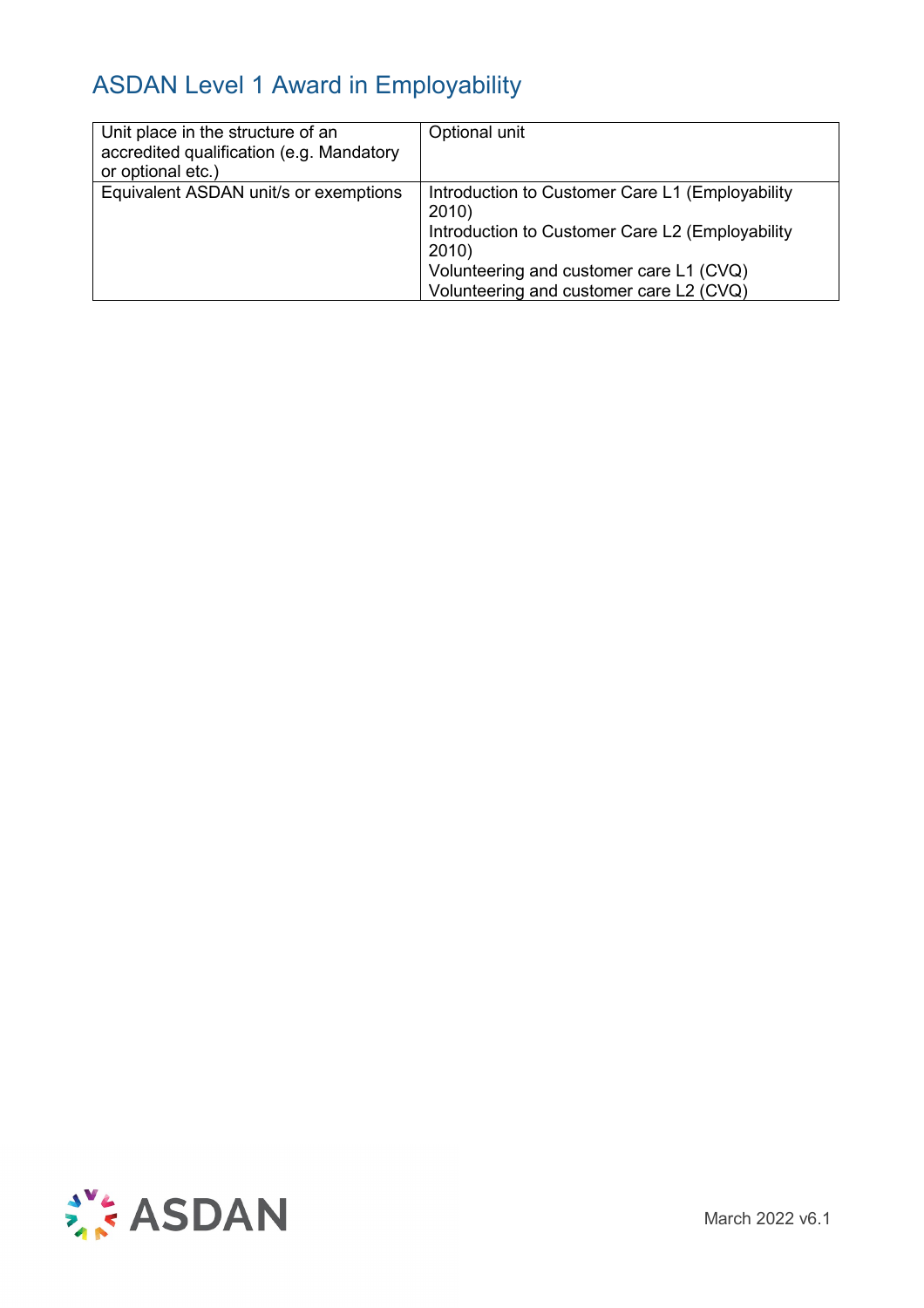| Title:                                               | Exploring business and enterprise     |                                                                                               |  |
|------------------------------------------------------|---------------------------------------|-----------------------------------------------------------------------------------------------|--|
| Unique reference number                              | K/504/5145                            |                                                                                               |  |
| Level:                                               | L1                                    |                                                                                               |  |
| <b>Credit Value:</b>                                 | $\overline{2}$                        |                                                                                               |  |
| Learning outcomes                                    |                                       | <b>Assessment criteria</b>                                                                    |  |
| The learner will:                                    |                                       | The learner can:                                                                              |  |
| 1.1 Be able to identify different types of           |                                       | 1.1 Identify a social enterprise and a commercial                                             |  |
| organisations that provide goods and/or              |                                       | enterprise and state how their objectives differ                                              |  |
| services                                             |                                       | 1.2 Identify a service provided by a public sector                                            |  |
|                                                      |                                       | organisation and a service provided by a business in                                          |  |
|                                                      |                                       | the private sector                                                                            |  |
|                                                      |                                       | 1.3 Identify how public and private sector                                                    |  |
|                                                      |                                       | organisations differ in the way they are                                                      |  |
|                                                      |                                       | financed                                                                                      |  |
|                                                      |                                       | 1.4 Identify the key differences between running a                                            |  |
|                                                      |                                       | business/enterprise as a:                                                                     |  |
|                                                      |                                       | Sole trader                                                                                   |  |
|                                                      |                                       | Partnership                                                                                   |  |
|                                                      |                                       | Co-operative<br>$\bullet$                                                                     |  |
| 1.2 Understand how                                   |                                       | 2.1 Describe the ways that businesses/enterprises                                             |  |
| businesses/enterprises benefit society               |                                       | benefit individual workers and their communities                                              |  |
|                                                      |                                       | 2.2 Identify the economic benefits that                                                       |  |
| 1.3 Be able to identify the features of a            |                                       | businesses/enterprises bring to society<br>3.1 Identify what skills and qualities are needed  |  |
| successful business/enterprise                       |                                       | within a workforce to help a                                                                  |  |
|                                                      |                                       | business/enterprise be successful                                                             |  |
|                                                      |                                       | 3.2 Identify a successful business/enterprise and the                                         |  |
|                                                      |                                       | products and/or services it supplies                                                          |  |
|                                                      |                                       | 3.3 Give reasons why the business is successful                                               |  |
|                                                      |                                       | 3.4 Give reasons why the process of business                                                  |  |
|                                                      |                                       | planning helps an enterprise to be successful                                                 |  |
|                                                      | Additional information about the unit |                                                                                               |  |
| Organisation reference code                          |                                       | EBE1                                                                                          |  |
| Unit aim/purpose                                     |                                       | To enable learners to show their understanding of                                             |  |
|                                                      |                                       | the different types of organisations that provide                                             |  |
|                                                      |                                       | goods and/or services, how businesses/enterprises                                             |  |
|                                                      |                                       | can benefit society and the features that make                                                |  |
|                                                      |                                       | businesses/organisations successful.                                                          |  |
| Requirements about the way the units                 |                                       | N/A                                                                                           |  |
| must be assessed (if appropriate)                    |                                       |                                                                                               |  |
| Guidance on suitable types of supporting<br>evidence |                                       | Candidate statements/project/assignment work;                                                 |  |
|                                                      |                                       | internet printouts about businesses/enterprises with<br>relevant parts highlighted/annotated; |  |
|                                                      |                                       | newspapers/magazine articles and other reference                                              |  |
|                                                      |                                       | material, with relevant sections                                                              |  |

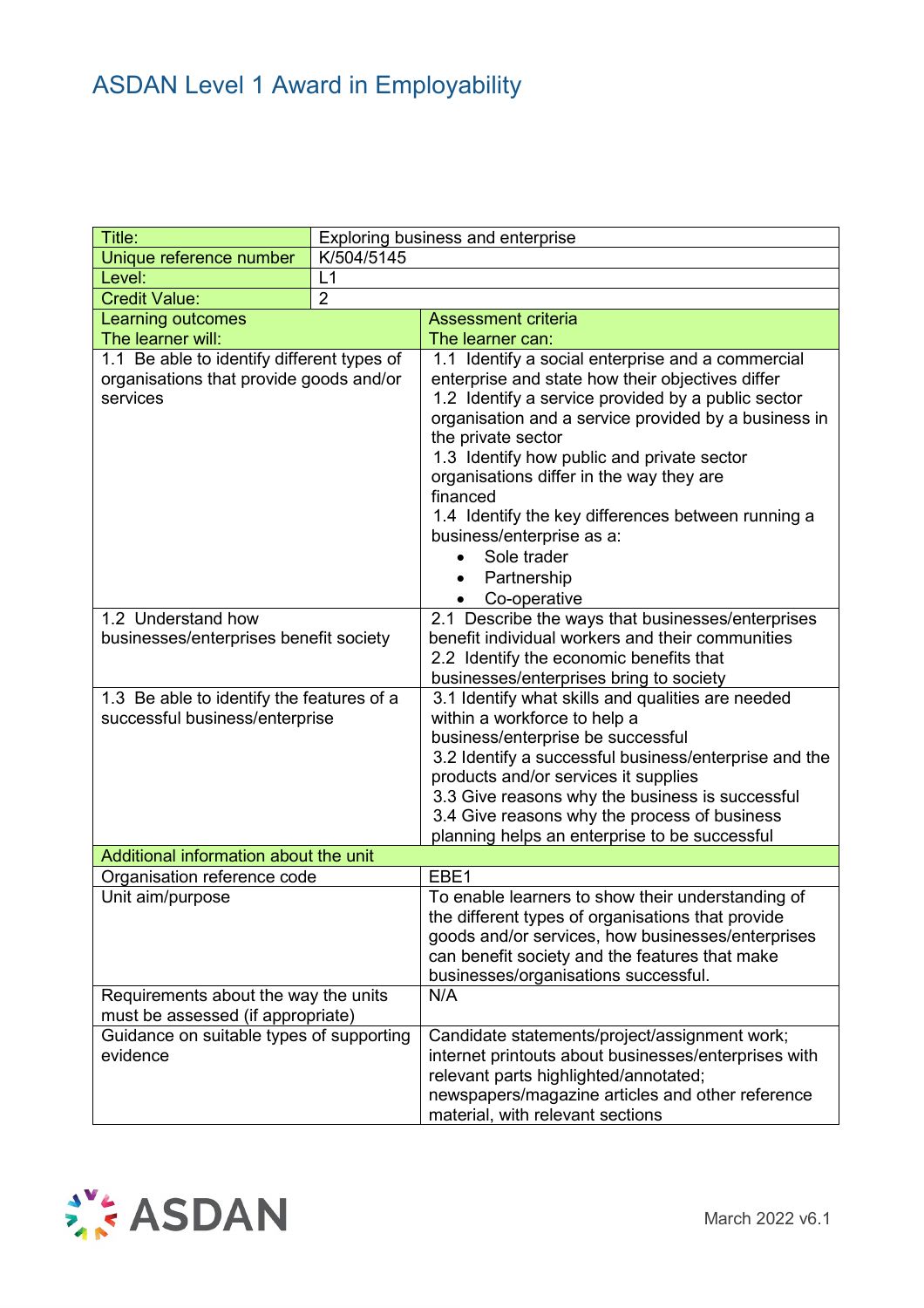|                                                                                                    | highlighted/annotated; records of discussions; other<br>relevant evidence |
|----------------------------------------------------------------------------------------------------|---------------------------------------------------------------------------|
| Unit review date                                                                                   | 31/12/17                                                                  |
| Unit place in the structure of an<br>accredited qualification (e.g. Mandatory<br>or optional etc.) | Optional unit                                                             |
| Equivalent ASDAN unit/s or exemptions                                                              | Exploring business and enterprise L2 (Employability<br>2010)              |

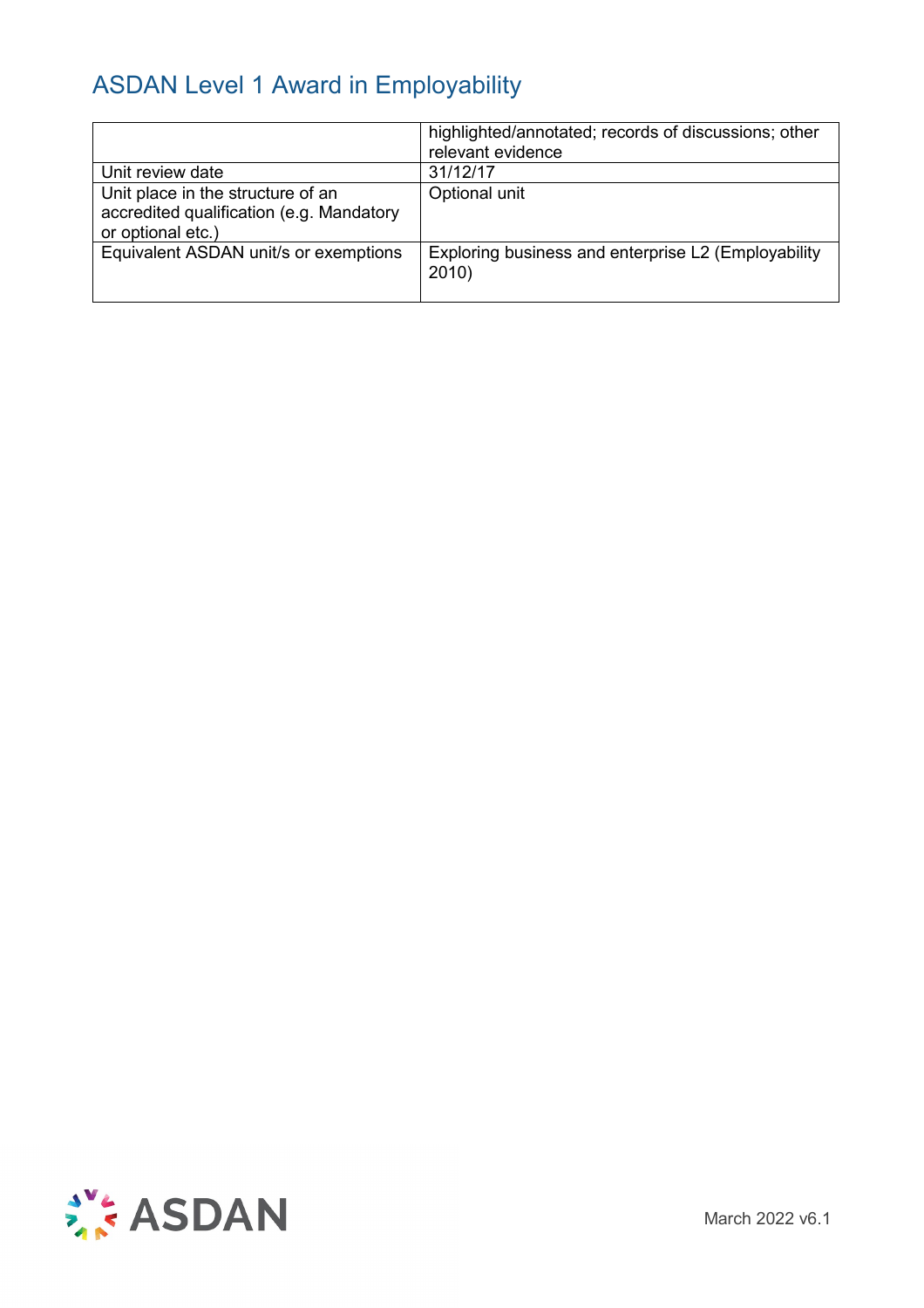| Title:                                                                                             | Health and safety in the workplace |                                                                                                                                                                                                                                                                                                                                                                                                                                       |  |  |
|----------------------------------------------------------------------------------------------------|------------------------------------|---------------------------------------------------------------------------------------------------------------------------------------------------------------------------------------------------------------------------------------------------------------------------------------------------------------------------------------------------------------------------------------------------------------------------------------|--|--|
| Unique reference number                                                                            | Y/504/5173                         |                                                                                                                                                                                                                                                                                                                                                                                                                                       |  |  |
| Level:                                                                                             | L1                                 |                                                                                                                                                                                                                                                                                                                                                                                                                                       |  |  |
| <b>Credit Value:</b>                                                                               | $\overline{2}$                     |                                                                                                                                                                                                                                                                                                                                                                                                                                       |  |  |
| Learning outcomes                                                                                  |                                    | <b>Assessment criteria</b>                                                                                                                                                                                                                                                                                                                                                                                                            |  |  |
| The learner will:                                                                                  |                                    | The learner can:                                                                                                                                                                                                                                                                                                                                                                                                                      |  |  |
| 1.1 Understand rights and<br>responsibilities relating to workplace<br>health and safety           |                                    | 1.1 State the main health and safety responsibilities<br>of employers<br>1.2 State the health and safety responsibilities of<br>individuals who work for organisations<br>1.3 Give examples of legislation and regulations,<br>relevant to own situation, that help keep individuals<br>healthy and safe at work<br>1.4 Explain why it is important to follow health and<br>safety procedures                                         |  |  |
| 1.2 Understand health and safety<br>arrangements in own workplace                                  |                                    | 2.1 State how individuals working for the<br>organisation are given information about health and<br>safety<br>2.2 Identify safety signs in the workplace and state<br>what they mean<br>2.3 State how to report a hazard in the workplace<br>2.4 Identify the location of:<br>Fire/emergency alarm<br>Fire fighting equipment<br>Fire exits<br>Assembly points<br>First aid box<br>$\bullet$<br>First aid assistance<br>Accident book |  |  |
| 1.3 Understand how to prevent and deal<br>with accidents<br>1.4 Be able to perform workplace tasks |                                    | 3.1 Identify common accidents in the workplace<br>3.2 List ways such accidents can be prevented<br>3.3 State how a near miss or accident should be<br>reported<br>3.4 State what to do the event of personal injury<br>3.5 Describe when and how to call for<br>emergency assistance<br>4.1 Follow health and safety procedures to carry out                                                                                          |  |  |
| safely                                                                                             |                                    | tasks safely<br>4.2 Use and store tools and equipment safely<br>4.3 Maintain a clean and tidy work area                                                                                                                                                                                                                                                                                                                               |  |  |
| Additional information about the unit                                                              |                                    |                                                                                                                                                                                                                                                                                                                                                                                                                                       |  |  |
| Organisation reference code                                                                        |                                    | HSW1                                                                                                                                                                                                                                                                                                                                                                                                                                  |  |  |

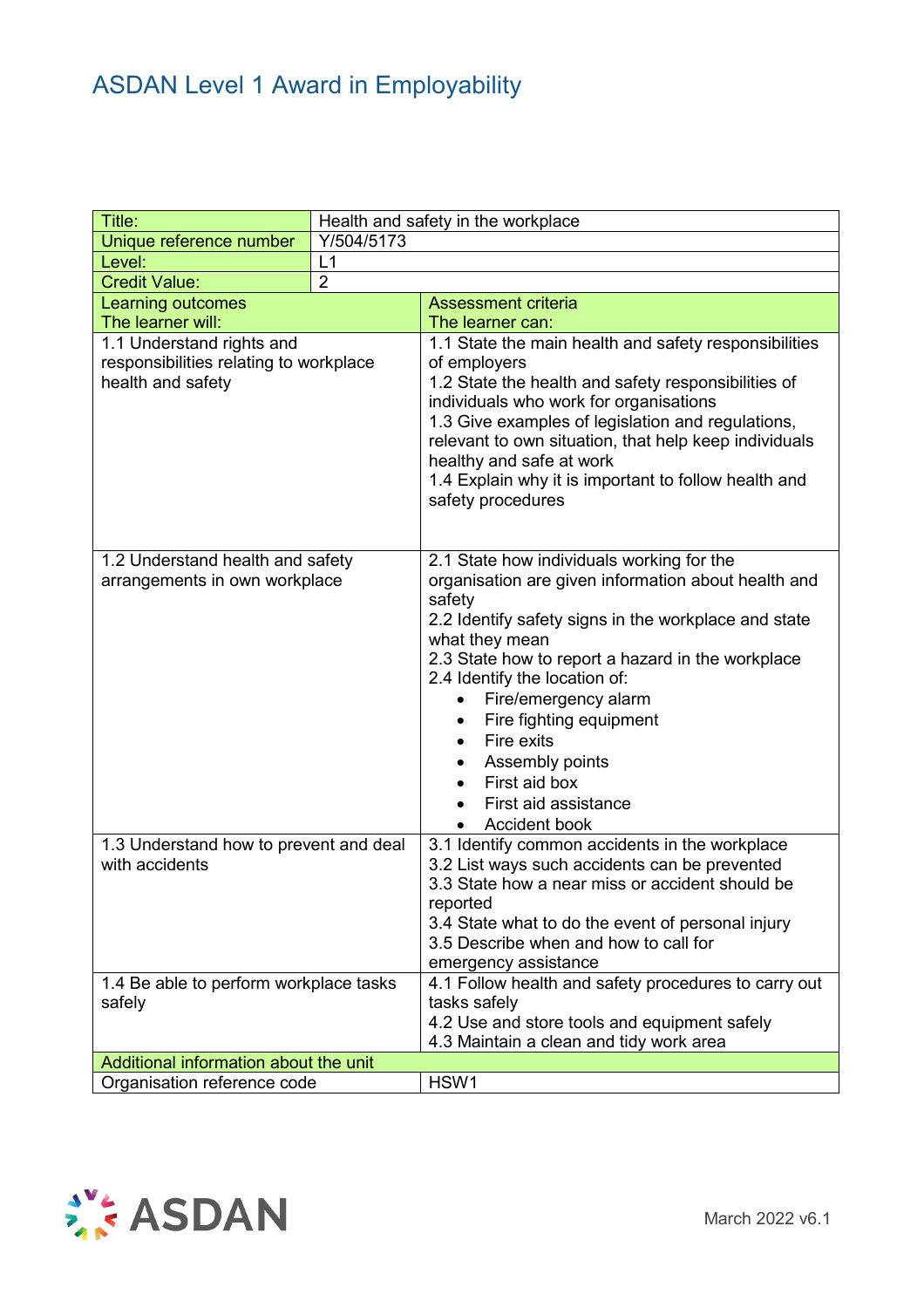| Unit aim/purpose                                                                                   | To enable learners to show they understand<br>workplace health and safety and are able to carry<br>out tasks safely                                                                                                                                                                                                                                                                                                       |
|----------------------------------------------------------------------------------------------------|---------------------------------------------------------------------------------------------------------------------------------------------------------------------------------------------------------------------------------------------------------------------------------------------------------------------------------------------------------------------------------------------------------------------------|
| Requirements about the way the units<br>must be assessed (if appropriate)                          | N/A                                                                                                                                                                                                                                                                                                                                                                                                                       |
| Guidance on suitable types of supporting<br>evidence                                               | Printouts of legislation/regulations with relevant<br>sections highlighted/annotated; Candidate<br>statements; Health and Safety information/images<br>with relevant sections highlighted/annotated;<br>photographs with explanatory statements; video<br>recordings of identifying health and safety<br>signs/equipment, and carrying out tasks safely;<br>witness testimony; review records; other relevant<br>evidence |
| Unit review date                                                                                   | 31/12/17                                                                                                                                                                                                                                                                                                                                                                                                                  |
| Unit place in the structure of an<br>accredited qualification (e.g. Mandatory<br>or optional etc.) | Optional unit                                                                                                                                                                                                                                                                                                                                                                                                             |
| Equivalent ASDAN unit/s or exemptions                                                              | Health and safety for volunteers L2 (CVQ) (1 credit<br>only)<br>Health and safety in the workplace L1 (Employability<br>2010)                                                                                                                                                                                                                                                                                             |

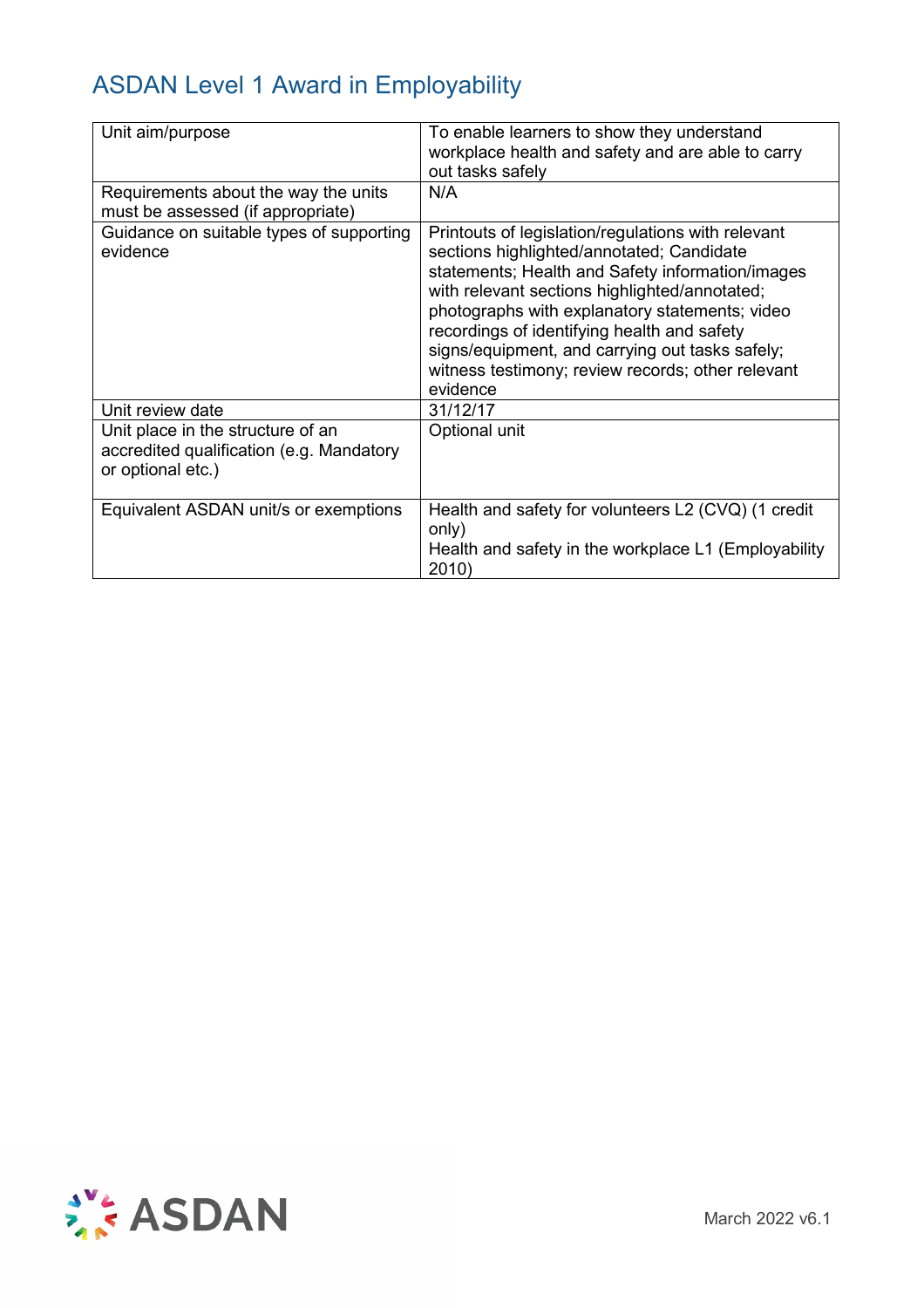

March 2022 v6.1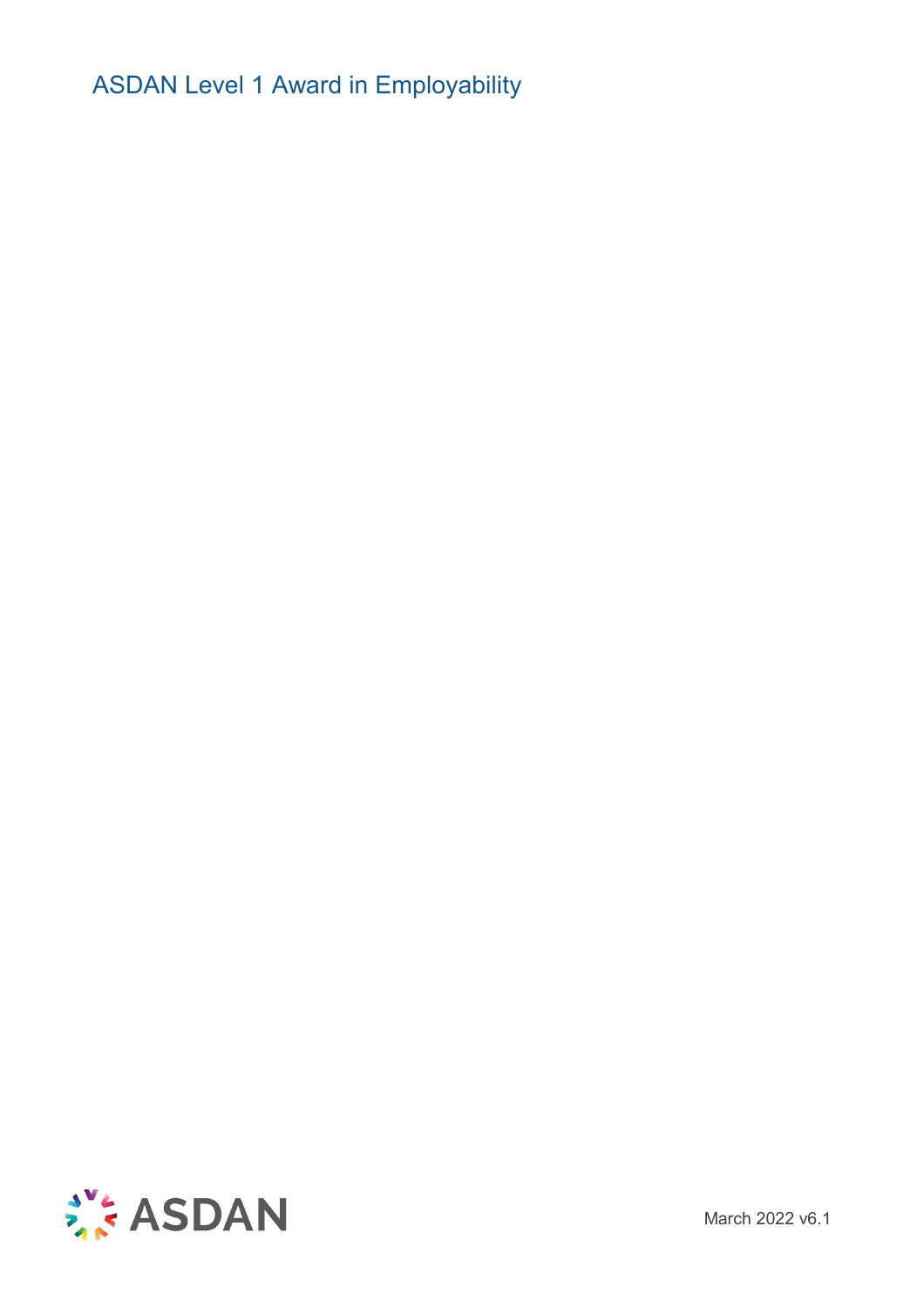| Title:                                   | Managing personal finance as an employee |                                                                                                  |  |
|------------------------------------------|------------------------------------------|--------------------------------------------------------------------------------------------------|--|
| Unique reference number                  | A/504/5196                               |                                                                                                  |  |
| Level:                                   | 1                                        |                                                                                                  |  |
| <b>Credit Value:</b>                     | $\overline{2}$                           |                                                                                                  |  |
| Learning outcomes                        |                                          | <b>Assessment criteria</b>                                                                       |  |
| The learner will:                        |                                          | The learner can:                                                                                 |  |
| 1.1 Understand financial terms           |                                          | 1.1 Identify key information on a wage slip                                                      |  |
| associated with being an employee        |                                          | 1.2 State the meaning of:                                                                        |  |
|                                          |                                          | <b>PAYE</b>                                                                                      |  |
|                                          |                                          | Gross Pay                                                                                        |  |
|                                          |                                          | Net Pay<br>٠                                                                                     |  |
|                                          |                                          | Income Tax                                                                                       |  |
|                                          |                                          | <b>National Insurance</b>                                                                        |  |
| 1.2 Understand why it is important to    |                                          | 2.1 State what the terms 'income' and 'expenditure'                                              |  |
| manage own income and expenditure        |                                          | mean                                                                                             |  |
| effectively                              |                                          | 2.2 Describe problems that may occur if an                                                       |  |
|                                          |                                          | individual's expenditure is greater than their income                                            |  |
|                                          |                                          | 2.3 Give reasons why it is important to keep track of                                            |  |
| 1.3 Know about sources of information    |                                          | own income and expenditure                                                                       |  |
| and advice to help with management of    |                                          | 3.1 Identify sources of information about current<br>accounts, savings accounts and credit cards |  |
| own finances                             |                                          | 3.2 Identify sources of advice about dealing with debt                                           |  |
|                                          |                                          | problems                                                                                         |  |
| 1.4 Be able to monitor income and        |                                          | 4.1 Work out their weekly net income                                                             |  |
| expenditure over time and manage         |                                          | 4.2 Identify own expenditure that is work-related                                                |  |
| income within means                      |                                          | 4.3 Identify own expenditure that is not work-related                                            |  |
|                                          |                                          | 4.4 Identify ways of reducing expenditure                                                        |  |
|                                          |                                          | 4.5 Plan a personal budget to ensure that                                                        |  |
|                                          |                                          | expenditure does not exceed income                                                               |  |
| Additional information about the unit    |                                          |                                                                                                  |  |
| Owner's Ref. No                          |                                          | MPF1                                                                                             |  |
| Unit aim(s)                              |                                          | To enable learners to show they understand financial                                             |  |
|                                          |                                          | issues related to being an employee, the benefits of                                             |  |
|                                          |                                          | managing their income and expenditure, and that                                                  |  |
|                                          |                                          | they know about sources of financial information and                                             |  |
|                                          |                                          | advice. To enable learners to show they can monitor                                              |  |
|                                          |                                          | and manage their income and expenditure.                                                         |  |
| Requirements about the way the units     |                                          | N/A                                                                                              |  |
| must be assessed (if appropriate)        |                                          |                                                                                                  |  |
| Guidance on suitable types of supporting |                                          | Candidate statements; Highlighted payslip/salary                                                 |  |
| evidence                                 |                                          | statement; leaflets, information sheets, internet                                                |  |
|                                          |                                          | printouts etc., with relevant parts                                                              |  |
|                                          |                                          | highlighted/annotated; record or log of income and<br>expenditure; personal budget plan; witness |  |
|                                          |                                          | statement; other relevant evidence                                                               |  |
| Unit review date                         |                                          | 31/12/17                                                                                         |  |
| Unit place in the structure of an        |                                          | Optional unit                                                                                    |  |
| accredited qualification (e.g. Mandatory |                                          |                                                                                                  |  |
| or optional etc.)                        |                                          |                                                                                                  |  |
| Equivalent ASDAN unit/s or exemptions    |                                          | N/A                                                                                              |  |
|                                          |                                          |                                                                                                  |  |

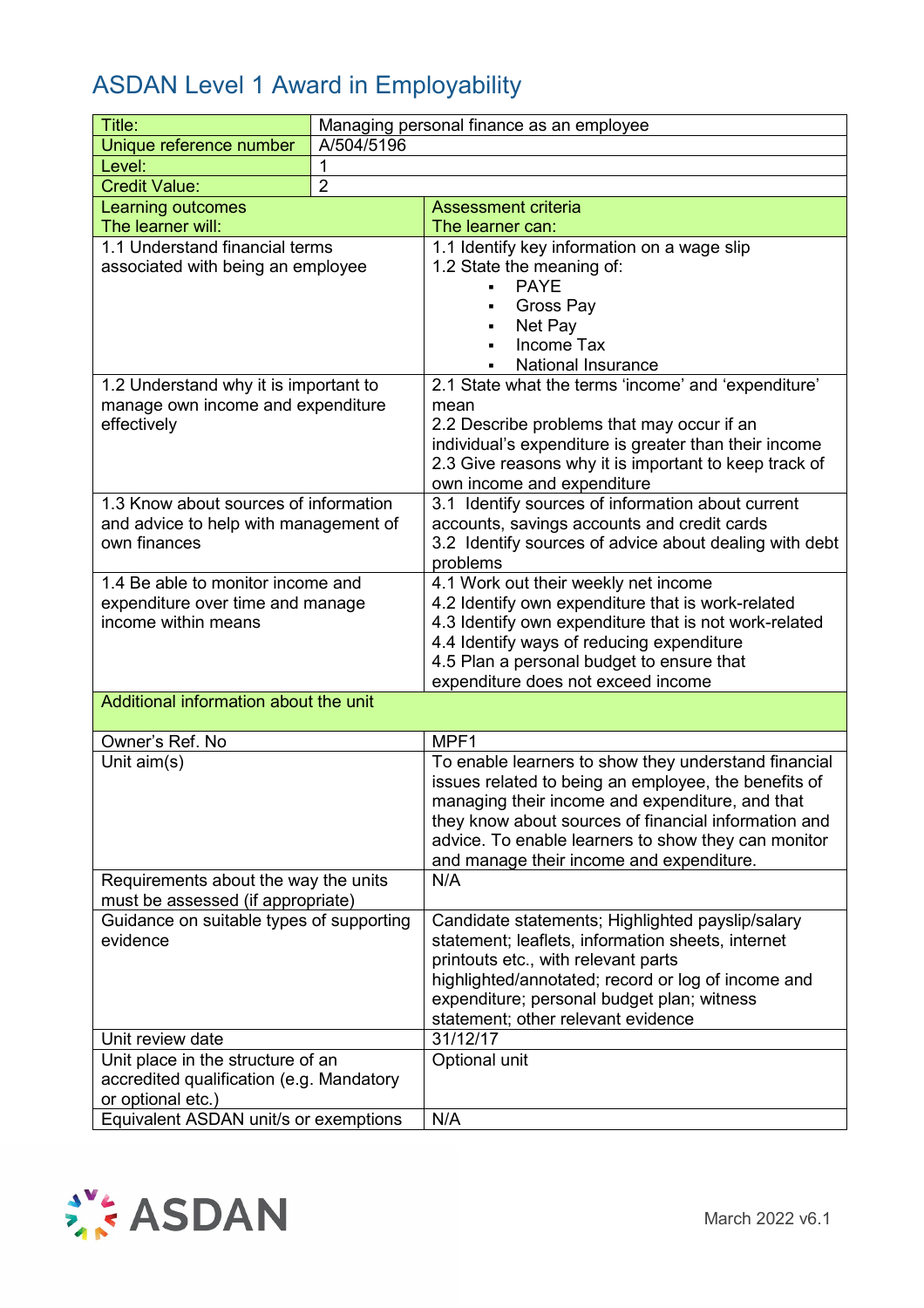| Title:                                                                                         | Opportunities for learning and work |                                                                                                                                                                                                                                                                                                       |  |
|------------------------------------------------------------------------------------------------|-------------------------------------|-------------------------------------------------------------------------------------------------------------------------------------------------------------------------------------------------------------------------------------------------------------------------------------------------------|--|
| Unique reference number                                                                        | R/504/5205                          |                                                                                                                                                                                                                                                                                                       |  |
| Level:                                                                                         | L1                                  |                                                                                                                                                                                                                                                                                                       |  |
| <b>Credit Value:</b>                                                                           | $\overline{2}$                      |                                                                                                                                                                                                                                                                                                       |  |
| <b>Learning outcomes</b>                                                                       |                                     | <b>Assessment criteria</b>                                                                                                                                                                                                                                                                            |  |
| The learner will:                                                                              |                                     | The learner can:                                                                                                                                                                                                                                                                                      |  |
| 1.1 Understand the value of lifelong<br>learning                                               |                                     | 1.1 State what is meant by lifelong learning<br>1.2 Describe how lifelong learning can help career<br>success                                                                                                                                                                                         |  |
| 1.2 Understand that there is a range of<br>opportunities for learning                          |                                     | 2.1 Identify learning opportunities available locally<br>that are relevant to own interests<br>2.2 Identify learning opportunities available<br>nationally that are relevant to own interests<br>2.3 Identify a learning opportunity appropriate to<br>own situation and state why it is suitable     |  |
| 1.3 Understand that there is a range of<br>opportunities for working                           |                                     | 3.1 Identify the main differences between being an<br>employee, being self-employed and working as a<br>volunteer<br>3.2 Identify opportunities locally and nationally for<br>working in a particular job<br>3.3 Identify opportunities in another country for<br>working in a particular job         |  |
| 1.4 Be able to explore options for<br>learning and work                                        |                                     | 4.1 Describe the advantages and disadvantages of<br>learning or working in own area and in a different<br>region<br>4.2 Describe the advantages and disadvantages of<br>learning or working in another country                                                                                        |  |
| 1.5 Be able to explore learning and work<br>options for working towards a particular<br>career |                                     | 5.1 List a range of options for working towards a<br>career of interest to themselves<br>5.2 Identify preferred option<br>5.3 Identify factors that may help or hinder progress<br>including own interests, abilities and attitudes<br>5.4 Identify areas for own development and agree<br>next steps |  |
| Additional information about the unit                                                          |                                     |                                                                                                                                                                                                                                                                                                       |  |
| Organisation reference code                                                                    |                                     | OLW1                                                                                                                                                                                                                                                                                                  |  |
| Unit aim/purpose                                                                               |                                     | To enable learners to show they have an<br>understanding of the range of opportunities available<br>for learning and work locally, and<br>nationally/internationally, and that they are able to<br>make the most of opportunities relevant to<br>themselves                                           |  |
| Requirements about the way the units                                                           |                                     | N/A                                                                                                                                                                                                                                                                                                   |  |
| must be assessed (if appropriate)<br>Guidance on suitable types of supporting                  |                                     |                                                                                                                                                                                                                                                                                                       |  |
| evidence                                                                                       |                                     | Internet printouts, newspaper/magazine articles,<br>information leaflets, brochures etc., with relevant<br>sections highlighted/annotated; notes from talks                                                                                                                                           |  |

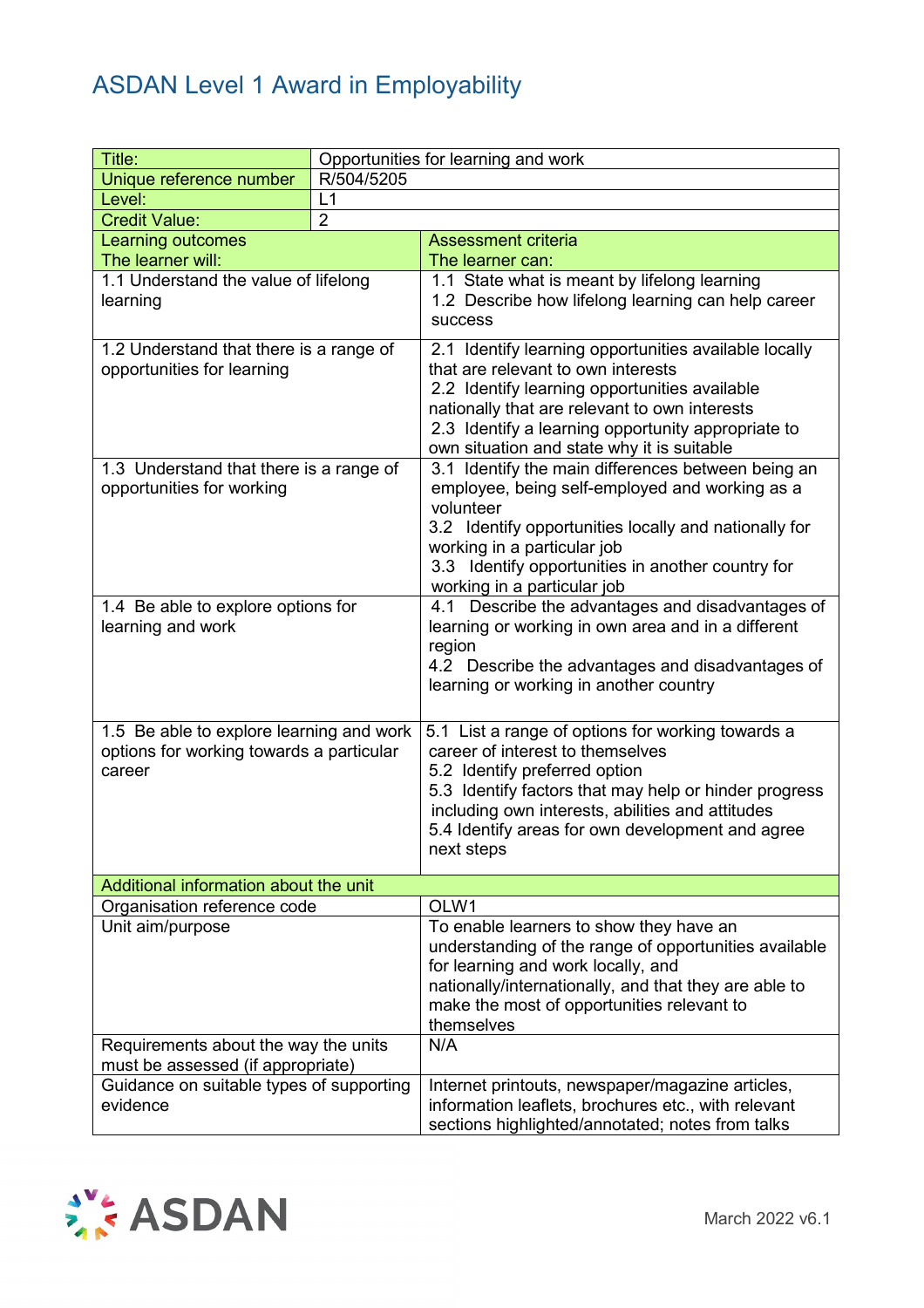|                                                                                                    | given by speakers; records of interviews/discussions<br>with a careers adviser/guidance worker or tutor;<br>other relevant evidence |
|----------------------------------------------------------------------------------------------------|-------------------------------------------------------------------------------------------------------------------------------------|
| Unit review date                                                                                   | 31/12/17                                                                                                                            |
| Unit place in the structure of an<br>accredited qualification (e.g. Mandatory<br>or optional etc.) | Optional unit                                                                                                                       |
| Equivalent ASDAN unit/s or exemptions                                                              | Opportunities for learning and work L1 (Employability<br>2010)<br>Opportunities for learning and work L2 (Employability<br>2010)    |

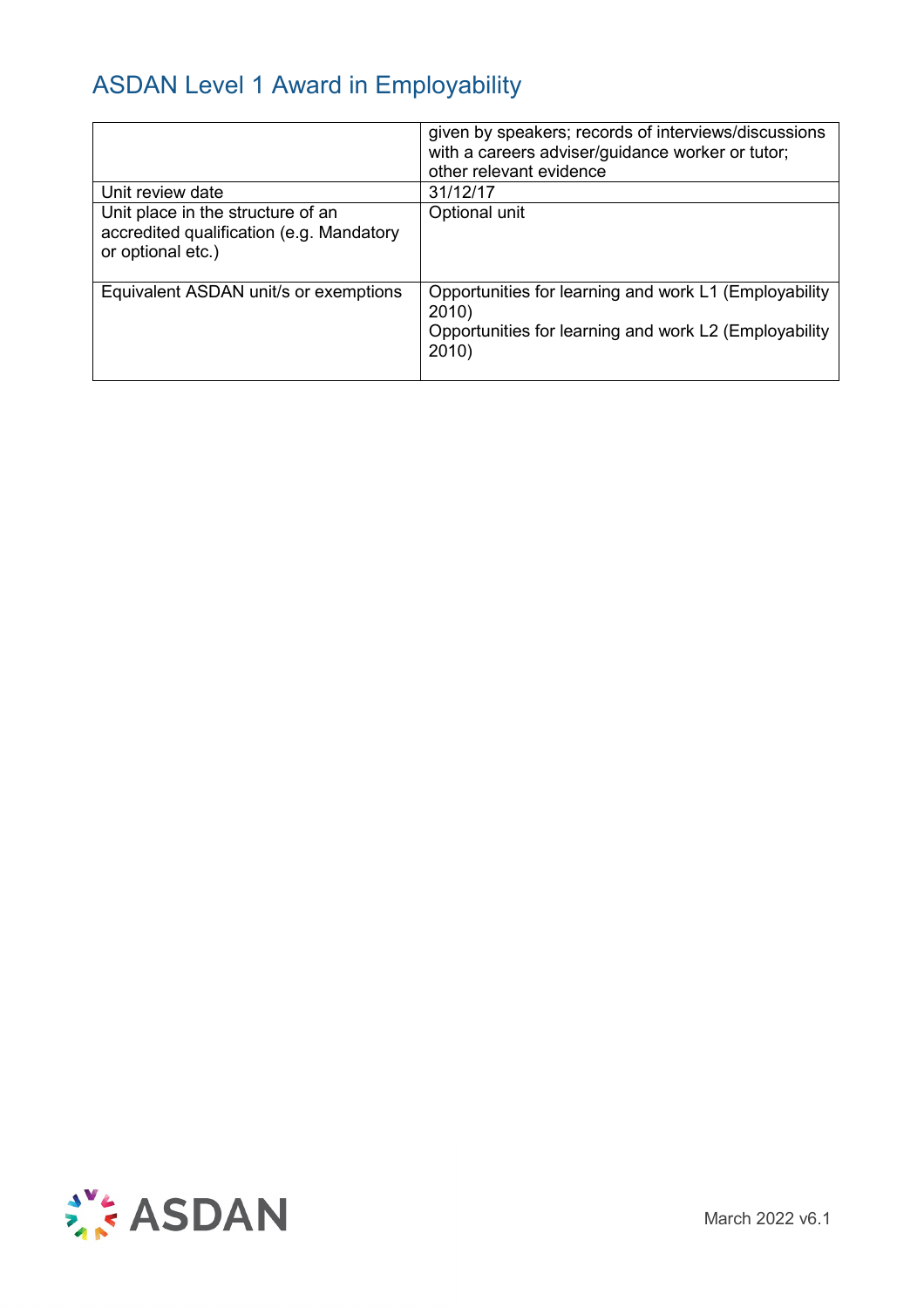| Title:                                                                                                         |             | Overcoming barriers to work                                                                                                                                                                                                                                                         |
|----------------------------------------------------------------------------------------------------------------|-------------|-------------------------------------------------------------------------------------------------------------------------------------------------------------------------------------------------------------------------------------------------------------------------------------|
| Unique reference number                                                                                        | L/504/5199  |                                                                                                                                                                                                                                                                                     |
| Level:                                                                                                         | L1          |                                                                                                                                                                                                                                                                                     |
| <b>Credit Value:</b>                                                                                           | $\mathbf 1$ |                                                                                                                                                                                                                                                                                     |
| Learning outcomes                                                                                              |             | <b>Assessment criteria</b>                                                                                                                                                                                                                                                          |
| The learner will:                                                                                              |             | The learner can:                                                                                                                                                                                                                                                                    |
| 1.1 Understand the factors that enable<br>an individual to be successful in<br>accessing and staying in work   |             | 1.1 Identify external factors that may impact on the<br>range of work opportunities available<br>1.2 Identify personal qualities that may affect an<br>individual's ability to access and stay in work                                                                              |
| 1.2 Be able to identify barriers to<br>accessing work and identify how to get<br>support to help overcome them |             | 2.1 Identify potential barriers to accessing work<br>opportunities<br>2.2 Identify sources of information and support to<br>help overcome barriers<br>2.3 Identify potential barriers relevant to own<br>situation                                                                  |
| 1.3 Be able to plan to deal with money<br>issues associated with becoming an<br>employee                       |             | 3.1 Identify items of expenditure associated with<br>being an employee<br>3.2 Identify the range of benefits available to<br>support people in work<br>3.3 State the eligibility criteria for benefits for<br>different circumstances                                               |
| Additional information about the unit                                                                          |             |                                                                                                                                                                                                                                                                                     |
| Organisation reference code                                                                                    |             | OBW1                                                                                                                                                                                                                                                                                |
| Unit aim/purpose                                                                                               |             | To enable learners to show they have an<br>understanding of potential barriers to accessing and<br>maintaining employment and to identify sources of<br>support to help overcome them                                                                                               |
| Requirements about the way the units<br>must be assessed (if appropriate)                                      |             | N/A                                                                                                                                                                                                                                                                                 |
| Guidance on suitable types of supporting<br>evidence                                                           |             | Internet printouts, newspaper/magazine articles,<br>information leaflets, brochures, with relevant<br>sections highlighted; notes from talks given by<br>speakers; records of interviews/discussions with a<br>careers adviser/guidance worker or tutor; other<br>relevant evidence |
| Unit review date                                                                                               |             | 31/12/17                                                                                                                                                                                                                                                                            |
| Unit place in the structure of an<br>accredited qualification (e.g. Mandatory<br>or optional etc.)             |             | Optional unit                                                                                                                                                                                                                                                                       |
| Equivalent ASDAN unit/s or exemptions                                                                          |             | Overcoming barriers to work L1 (Employability 2010)<br>Overcoming barriers to work L2 (Employability 2010)                                                                                                                                                                          |

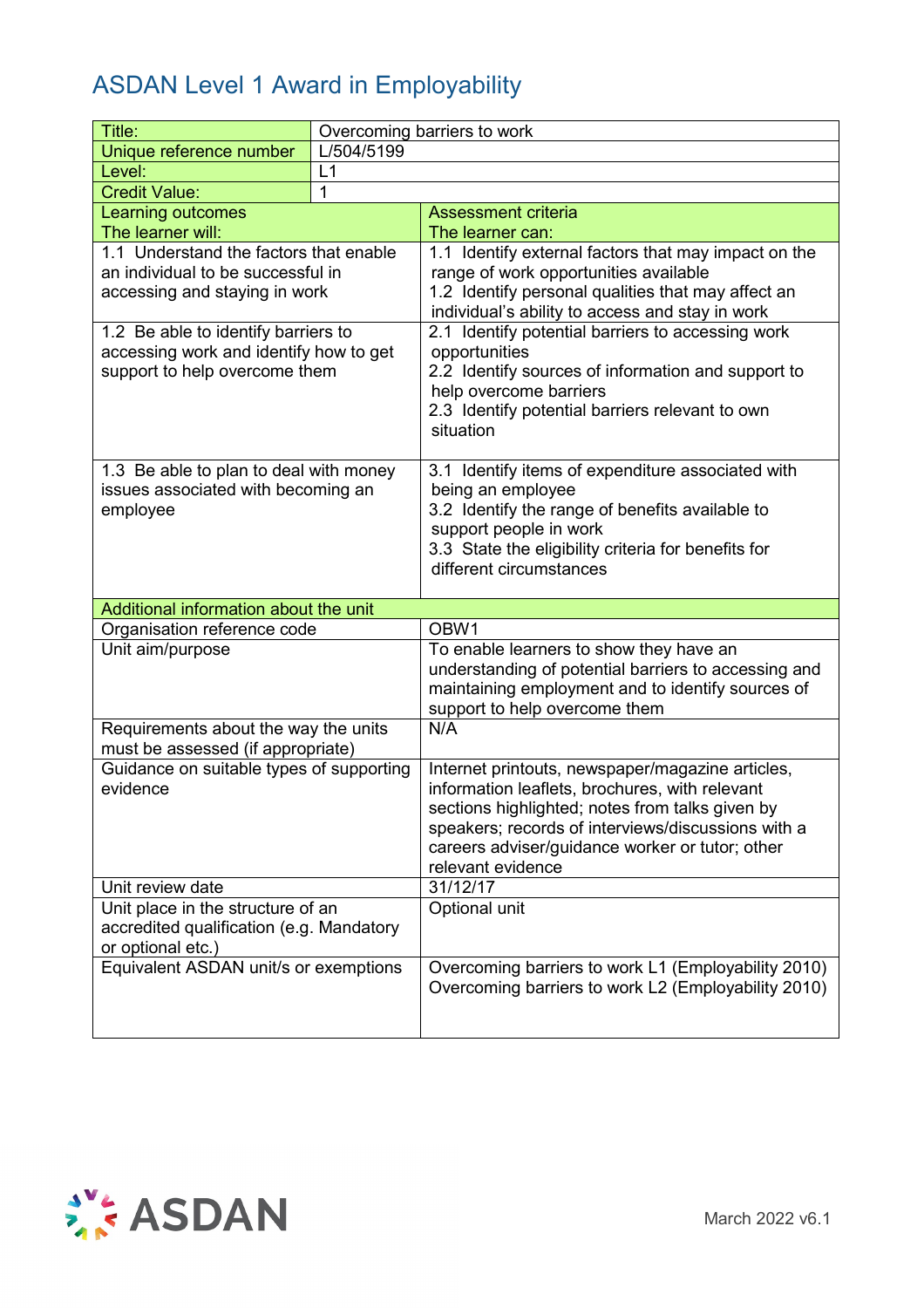| Title:                                     | Participating in an enterprise activity |                                                                                                    |
|--------------------------------------------|-----------------------------------------|----------------------------------------------------------------------------------------------------|
| Unique reference number                    | H/504/5208                              |                                                                                                    |
| Level:                                     | L1                                      |                                                                                                    |
| <b>Credit Value:</b>                       | 3                                       |                                                                                                    |
| <b>Learning outcomes</b>                   |                                         | <b>Assessment criteria</b>                                                                         |
| The learner will:                          |                                         | The learner can:                                                                                   |
| 1.1 Be able to plan an enterprise activity |                                         | 1.1 Agree an enterprise activity to take part in and                                               |
| with others                                |                                         | describe its intended outcome/s                                                                    |
|                                            |                                         | 1.2 Describe what needs to be done and                                                             |
|                                            |                                         | identify timescales for completing tasks                                                           |
|                                            |                                         | 1.3 Agree roles and responsibilities of team                                                       |
|                                            |                                         | members                                                                                            |
|                                            |                                         | 1.4 Agree arrangements for reviewing progress                                                      |
| 1.2 Be able to meet own responsibilities   |                                         | 2.1 Identify resources needed to meet own                                                          |
| for an enterprise activity                 |                                         | responsibilities                                                                                   |
|                                            |                                         | 2.2 Carry out own tasks to the standard required                                                   |
|                                            |                                         | 2.3 Keep team members informed of progress                                                         |
|                                            |                                         | 2.4 Respond to difficulties in an appropriate way                                                  |
| 1.3 Be able to review an enterprise        |                                         | 3.1 Share information on the extent to which the                                                   |
| activity                                   |                                         | intended outcome was achieved                                                                      |
|                                            |                                         | 3.2 Identify what the team did well and less well in                                               |
|                                            |                                         | carrying out the enterprise activity                                                               |
| 1.4 Be able to review own contribution     |                                         | 4.1 Identify own contribution towards achieving the                                                |
| to an enterprise activity                  |                                         | intended outcome of the enterprise activity                                                        |
|                                            |                                         | 4.2 Identify own enterprise skills, attitudes and                                                  |
|                                            |                                         | qualities used in carrying out the activity<br>4.3 Agree next steps for continuing to improve own  |
|                                            |                                         | enterprise skills                                                                                  |
| Additional information about the unit      |                                         |                                                                                                    |
| Organisation reference code                |                                         | PEA1                                                                                               |
| Unit aim/purpose                           |                                         | To enable learners to demonstrate enterprise skills                                                |
|                                            |                                         | through their contribution to planning, carrying out                                               |
|                                            |                                         | and reviewing an enterprise activity                                                               |
| Requirements about the way the units       |                                         | N/A                                                                                                |
| must be assessed (if appropriate)          |                                         |                                                                                                    |
| Guidance on suitable types of supporting   |                                         | Records of planning the enterprise activity; activity                                              |
| evidence                                   |                                         | log or diary; documentation/records from the                                                       |
|                                            |                                         | enterprise activity; photographic evidence with<br>explanatory statements; witness statements from |
|                                            |                                         | placement supervisor; review records; other relevant                                               |
|                                            |                                         | evidence                                                                                           |
| Unit review date                           |                                         | 31/12/17                                                                                           |
| Unit place in the structure of an          |                                         | Optional unit                                                                                      |
| accredited qualification (e.g. Mandatory   |                                         |                                                                                                    |
| or optional etc.)                          |                                         |                                                                                                    |
| Equivalent ASDAN unit/s or exemptions      |                                         | Participate in an enterprise activity L1 (Employability<br>2010)                                   |
|                                            |                                         | Participate in an enterprise activity L2 (Employability                                            |
|                                            |                                         | 2010)                                                                                              |

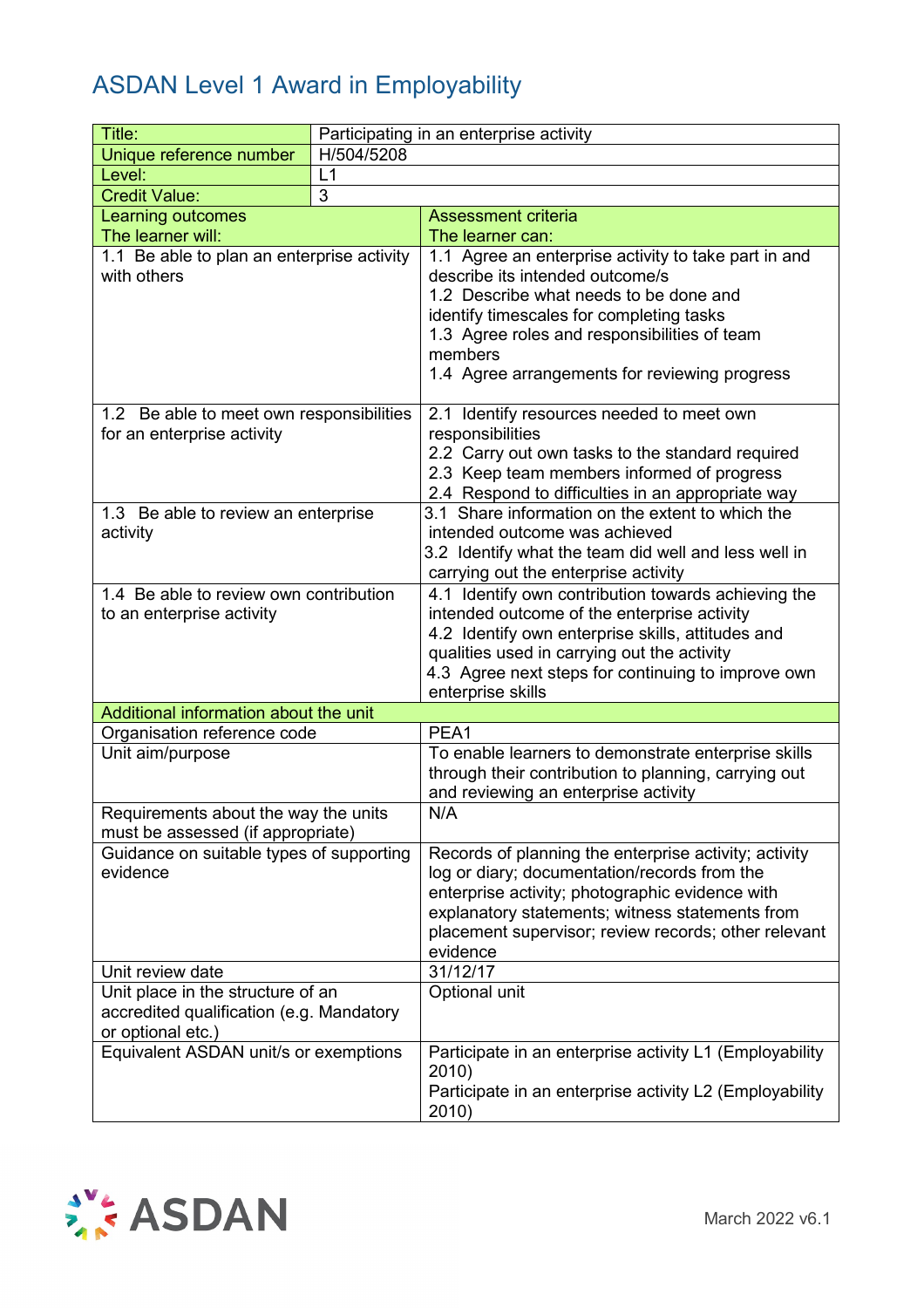| Title:                                                                                             |                | Planning and reviewing learning                                                                                                                                                                                                                                                                         |
|----------------------------------------------------------------------------------------------------|----------------|---------------------------------------------------------------------------------------------------------------------------------------------------------------------------------------------------------------------------------------------------------------------------------------------------------|
| Unique reference number                                                                            | F/504/5300     |                                                                                                                                                                                                                                                                                                         |
| Level:                                                                                             | L1             |                                                                                                                                                                                                                                                                                                         |
| <b>Credit Value:</b>                                                                               | $\overline{2}$ |                                                                                                                                                                                                                                                                                                         |
| <b>Learning outcomes</b>                                                                           |                | <b>Assessment criteria</b>                                                                                                                                                                                                                                                                              |
| The learner will:                                                                                  |                | The learner can:                                                                                                                                                                                                                                                                                        |
| 1.1 Understand how setting targets can<br>help improve their learning and<br>performance           |                | 1.1 Describe how their learning and performance<br>can be improved by setting clear targets                                                                                                                                                                                                             |
| 1.2 Be able to develop a plan to improve<br>their learning and performance                         |                | 2.1 Agree realistic targets<br>2.2 Identify clear steps and deadlines for each target<br>2.3 Identify where to get the support they need<br>2.4 Identify arrangements for checking progress                                                                                                             |
| 1.3 Be able to carry out their plan                                                                |                | 3.1 Work through the steps in their plan to complete<br>work on time<br>3.2 Use different ways of learning suggested by their<br>tutor/supervisor and make changes when needed to<br>improve performance<br>3.3 Reflect on their progress and use support given<br>by others to help meet their targets |
| 1.4 Be able to review how they have                                                                |                | 4.1 Identify targets they have met and describe how                                                                                                                                                                                                                                                     |
| improved their learning and performance                                                            |                | they have improved their performance<br>4.2 Identify what they learned and the different ways<br>they learned<br>4.3 Describe what went well and what went less well<br>4.4 Use feedback to help identify what they will do to<br>continue to improve how they learn                                    |
| Additional information about the unit                                                              |                |                                                                                                                                                                                                                                                                                                         |
| Organisation reference code                                                                        |                | PRL <sub>1</sub>                                                                                                                                                                                                                                                                                        |
| Unit aim/purpose                                                                                   |                | To enable learners to improve how they learn, and<br>improve their performance, by actively engaging in<br>the processes of planning their learning, working<br>towards targets, and reviewing their progress and<br>achievements                                                                       |
| Requirements about the way the units<br>must be assessed (if appropriate)                          |                | N/A                                                                                                                                                                                                                                                                                                     |
| Guidance on suitable types of supporting<br>evidence                                               |                | Internet printouts/other materials with relevant<br>sections highlighted/annotated; test results;<br>skills/qualities audit; records of target setting<br>discussions; action plan/review records; learning<br>log/reflective diary; observation records/video<br>recording; other relevant evidence    |
| Unit review date                                                                                   |                | 31/12/17                                                                                                                                                                                                                                                                                                |
| Unit place in the structure of an<br>accredited qualification (e.g. Mandatory<br>or optional etc.) |                | Optional unit                                                                                                                                                                                                                                                                                           |
| Equivalent ASDAN unit/s or exemptions                                                              |                | Planning and reviewing learning L1 (Employability<br>2010)                                                                                                                                                                                                                                              |

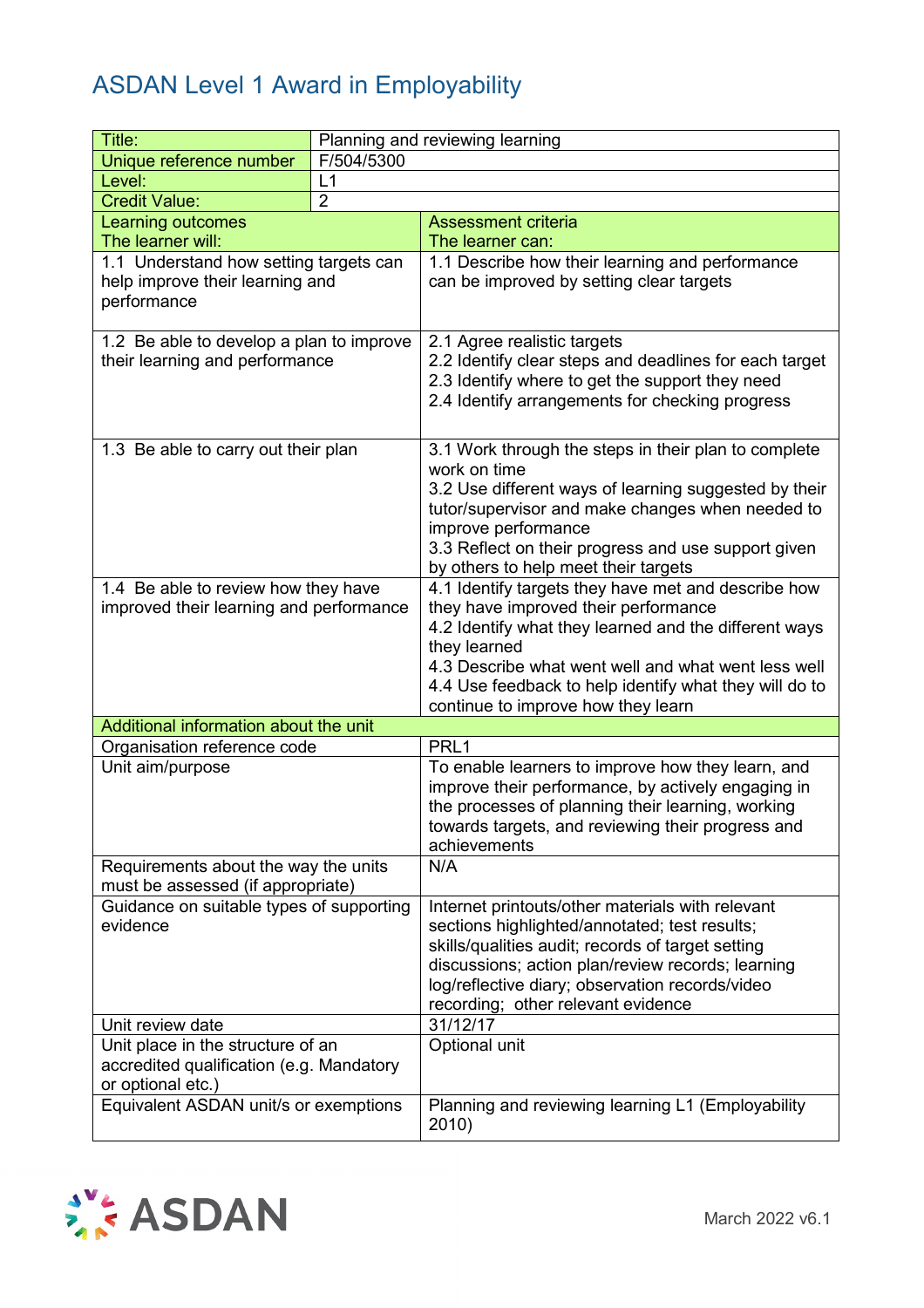| Key Skill)<br>Key Skill) | Improving own learning and performance L1 (Wider<br>Improving own learning and performance L2 (Wider<br>Introduction to improving own learning and<br>performance L1 (CoPE)<br>Introduction to improving own learning and<br>performance L2 (CoPE) |
|--------------------------|----------------------------------------------------------------------------------------------------------------------------------------------------------------------------------------------------------------------------------------------------|
|--------------------------|----------------------------------------------------------------------------------------------------------------------------------------------------------------------------------------------------------------------------------------------------|



March 2022 v6.1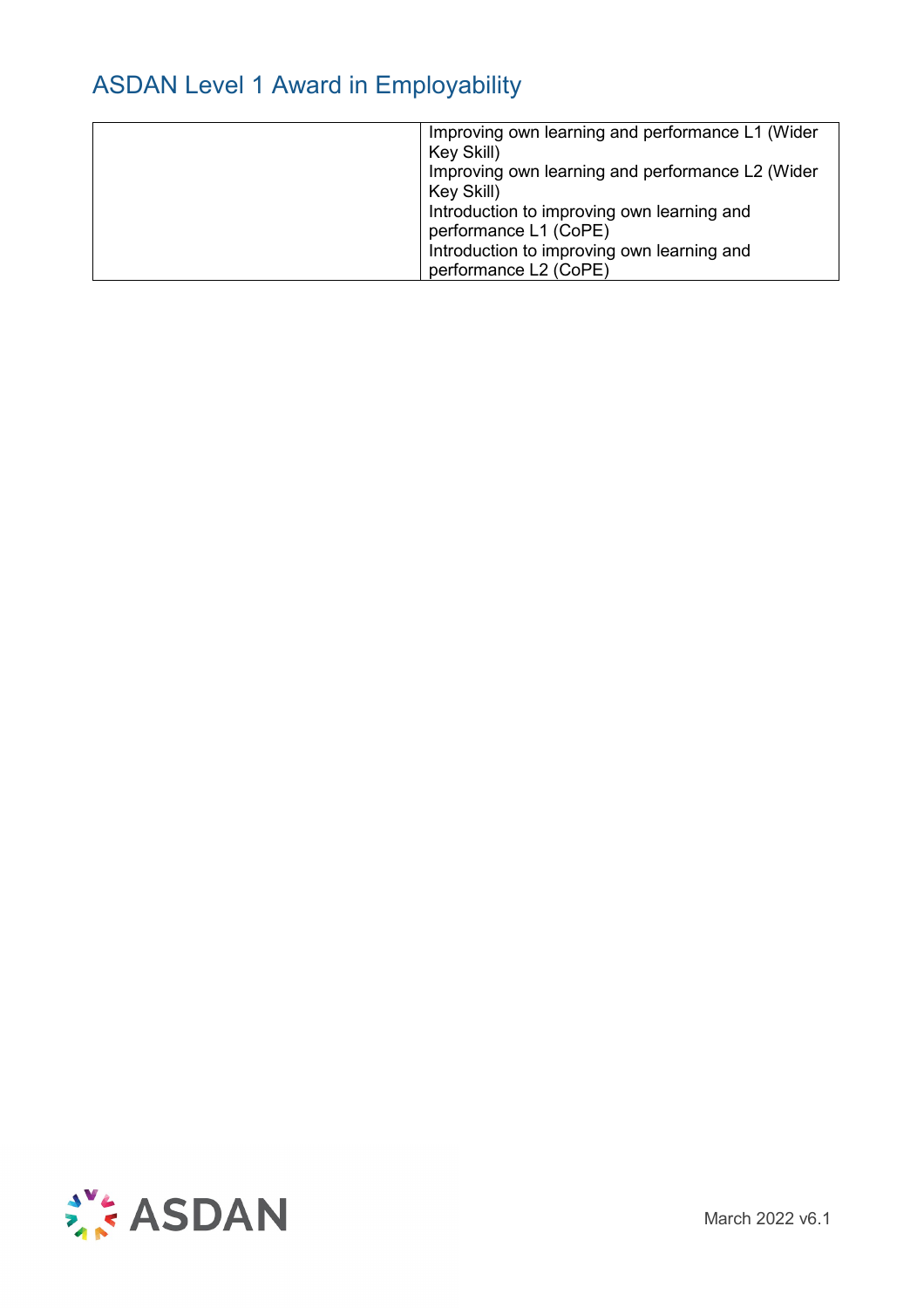| Title:                                                                        | Rights and responsibilities in the workplace |                                                                           |  |
|-------------------------------------------------------------------------------|----------------------------------------------|---------------------------------------------------------------------------|--|
| Unique reference number                                                       | T/504/5214                                   |                                                                           |  |
| Level:                                                                        | L1                                           |                                                                           |  |
| <b>Credit Value:</b>                                                          | 1                                            |                                                                           |  |
| Learning outcomes                                                             |                                              | <b>Assessment criteria</b>                                                |  |
| The learner will:                                                             |                                              | The learner can:                                                          |  |
| 1.1 Understand that employees have                                            |                                              | 1.1 Describe the main rights all employees have at                        |  |
| rights in the workplace                                                       |                                              | work                                                                      |  |
|                                                                               |                                              | 1.2 Explain the rights of an employee working in a                        |  |
|                                                                               |                                              | particular job/employment sector                                          |  |
|                                                                               |                                              | 1.3 Give examples of laws that help to protect                            |  |
|                                                                               |                                              | employees at work<br>1.4 Identify who could help with problems at work to |  |
|                                                                               |                                              | do with employee rights                                                   |  |
|                                                                               |                                              | 1.5 State what steps should be taken by an                                |  |
|                                                                               |                                              | employee if they had a grievance issue at work                            |  |
| 1.2 Understand that employees have                                            |                                              | 2.1 Describe the main responsibilities an employee                        |  |
| responsibilities in the workplace                                             |                                              | has at work                                                               |  |
|                                                                               |                                              | 2.2 State how an employee gets information about                          |  |
|                                                                               |                                              | their responsibilities in the workplace                                   |  |
|                                                                               |                                              | 2.3 State what steps should be taken by an                                |  |
|                                                                               |                                              | employee if they were faced with disciplinary                             |  |
|                                                                               |                                              | procedures at work                                                        |  |
| Additional information about the unit                                         |                                              |                                                                           |  |
| Organisation reference code                                                   |                                              | RRW1                                                                      |  |
| Unit aim/purpose                                                              |                                              | To enable learners to show they have an                                   |  |
|                                                                               |                                              | understanding of rights and responsibilities in the                       |  |
|                                                                               |                                              | workplace and of sources of information and support                       |  |
|                                                                               |                                              | relating to rights and responsibilities                                   |  |
| Requirements about the way the units                                          |                                              | N/A                                                                       |  |
| must be assessed (if appropriate)<br>Guidance on suitable types of supporting |                                              | Training agreement/contract of employment; codes                          |  |
| evidence                                                                      |                                              | of practice and/or procedures with relevant sections                      |  |
|                                                                               |                                              | highlighted/annotated; information on legislation that                    |  |
|                                                                               |                                              | is relevant in the workplace; materials from induction                    |  |
|                                                                               |                                              | or other training with relevant sections                                  |  |
|                                                                               |                                              | highlighted/annotated; staff handbook with relevant                       |  |
|                                                                               |                                              | sections annotated/highlighted; contact details for                       |  |
|                                                                               |                                              | sources of help and advice; other relevant evidence                       |  |
| Unit review date                                                              |                                              | 31/12/17                                                                  |  |
| Unit place in the structure of an                                             |                                              | Optional unit                                                             |  |
| accredited qualification (e.g. Mandatory                                      |                                              |                                                                           |  |
| or optional etc.)                                                             |                                              |                                                                           |  |
| Equivalent ASDAN unit/s or exemptions                                         |                                              | Rights and responsibilities at work L1 (Employability                     |  |
|                                                                               |                                              | 2010)                                                                     |  |

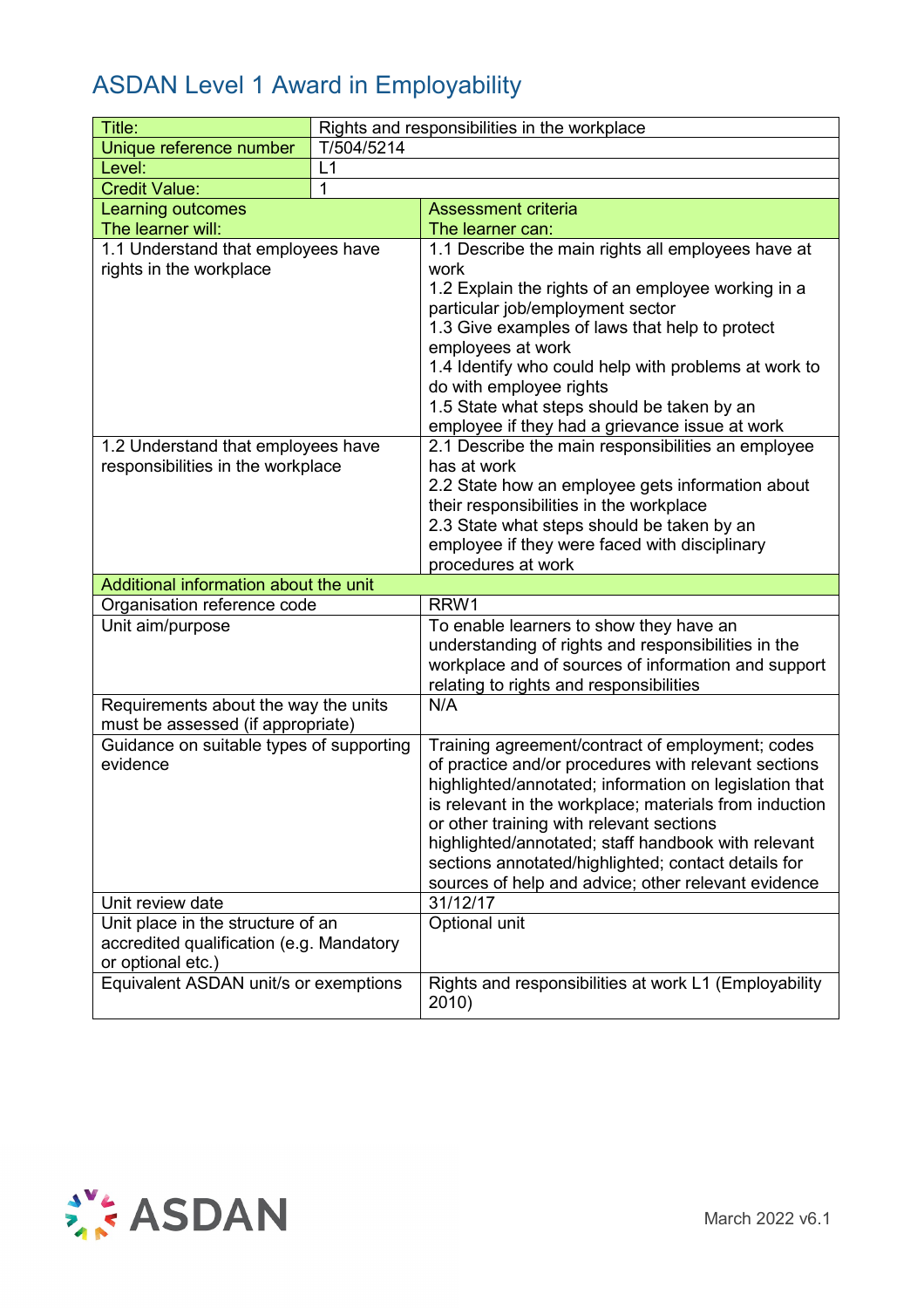| Title:                                                                        | <b>Tackling problems</b> |                                                          |  |
|-------------------------------------------------------------------------------|--------------------------|----------------------------------------------------------|--|
| Unique reference number                                                       | J/504/5220               |                                                          |  |
| Level:                                                                        | L1                       |                                                          |  |
| <b>Credit Value:</b>                                                          | $\overline{2}$           |                                                          |  |
| Learning outcomes                                                             |                          | <b>Assessment criteria</b>                               |  |
| The learner will:                                                             |                          | The learner can:                                         |  |
| 1.1 Understand a problem and different                                        |                          | 1.1 Describe the problem and state why it needs to       |  |
| ways of tackling it                                                           |                          | be solved                                                |  |
|                                                                               |                          | 1.2 Identify how they will know if the problem has       |  |
|                                                                               |                          | been solved                                              |  |
|                                                                               |                          | 1.3 Suggest some ideas for how they might tackle         |  |
|                                                                               |                          | the problem                                              |  |
| 1.2 Be able to develop and follow a plan                                      |                          | 2.1 Agree with an appropriate person how they will       |  |
| to tackle the problem                                                         |                          | tackle the problem                                       |  |
|                                                                               |                          | 2.2 Agree a plan for what they need to do identifying:   |  |
|                                                                               |                          | how long the work should take                            |  |
|                                                                               |                          | materials, tools and equipment needed<br>$\bullet$       |  |
|                                                                               |                          | methods, and steps for working through                   |  |
|                                                                               |                          | the problem                                              |  |
|                                                                               |                          | any health and safety issues                             |  |
|                                                                               |                          | 2.3 Check they would know what to do if anything         |  |
|                                                                               |                          | went wrong                                               |  |
|                                                                               |                          | 2.4 Follow their plan, working safely and using          |  |
|                                                                               |                          | support given by others to help tackle the problem       |  |
|                                                                               |                          | 2.5 Reflect on the progress of their work and use        |  |
|                                                                               |                          | support to revise the plan if anything goes wrong        |  |
| 1.3 Be able to review the effectiveness                                       |                          | 3.1 Check whether the problem has been solved by         |  |
| of how they tackled the problem                                               |                          | following agreed steps                                   |  |
|                                                                               |                          | 3.2 Identify what went well and less well in tackling    |  |
|                                                                               |                          | the problem                                              |  |
|                                                                               |                          | 3.3 Describe what they did about any difficulties they   |  |
|                                                                               |                          | had                                                      |  |
|                                                                               |                          | 3.4 Suggest and agree ways of improving their skills     |  |
|                                                                               |                          | in tackling problems in the future                       |  |
| Additional information about the unit                                         |                          |                                                          |  |
| Organisation reference code                                                   |                          | TP <sub>1</sub>                                          |  |
| Unit aim/purpose                                                              |                          | To enable learners to develop the skills and             |  |
|                                                                               |                          | understanding to tackle problems systematically by       |  |
|                                                                               |                          | actively engaging in the processes of thinking about     |  |
|                                                                               |                          | a problem, planning how to tackle it and reviewing       |  |
|                                                                               |                          | the effectiveness of their problem-solving skills<br>N/A |  |
| Requirements about the way the units                                          |                          |                                                          |  |
| must be assessed (if appropriate)<br>Guidance on suitable types of supporting |                          | Candidate statements; activity log/diary/learning log;   |  |
| evidence                                                                      |                          | photographic evidence with explanatory statements;       |  |
|                                                                               |                          | observation records/witness testimony/video              |  |
|                                                                               |                          | recording; product evidence arising from the             |  |
|                                                                               |                          | candidate's particular activities; other relevant        |  |
|                                                                               |                          | evidence                                                 |  |
| Unit review date                                                              |                          | 31/12/17                                                 |  |

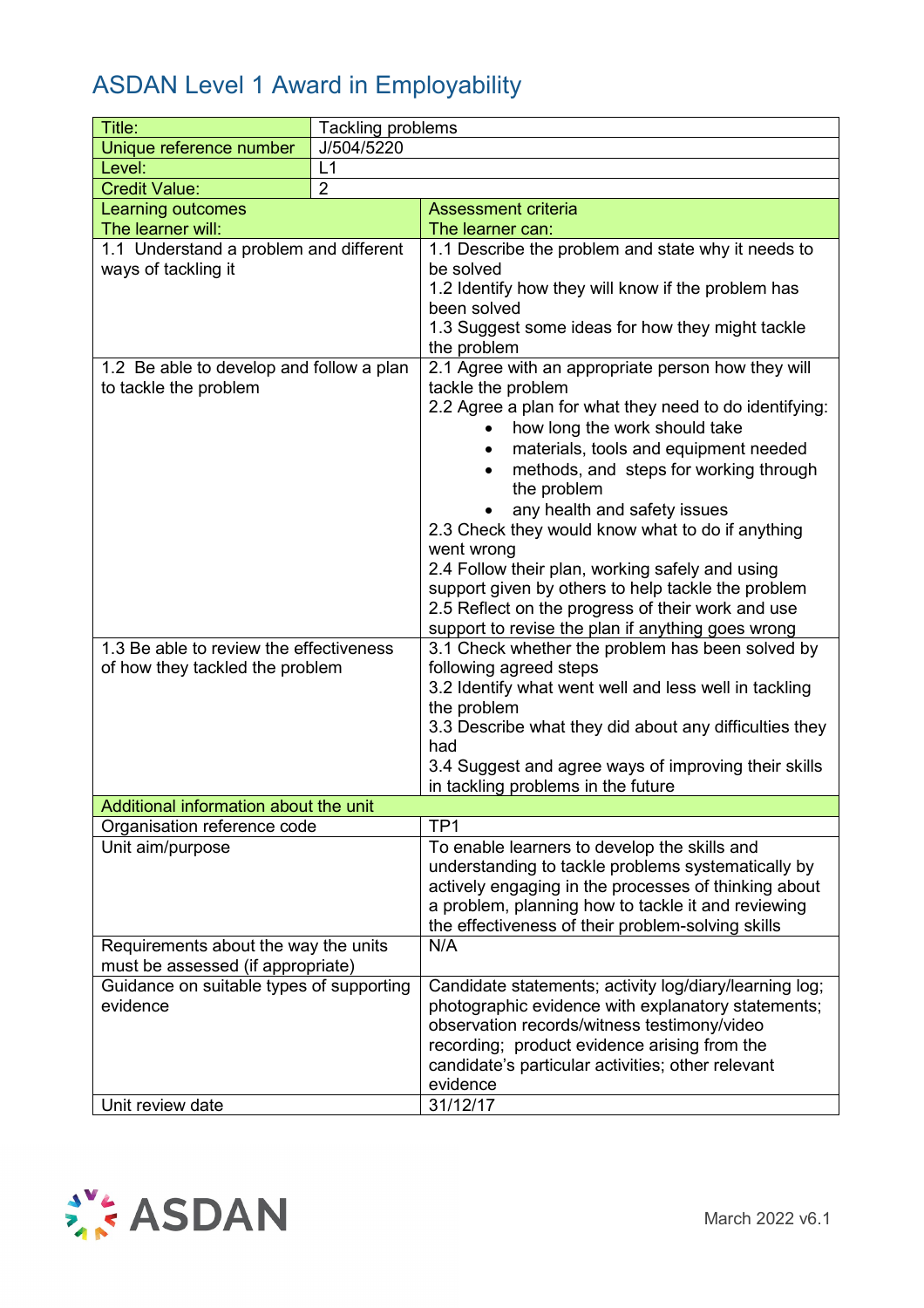| Unit place in the structure of an<br>accredited qualification (e.g. Mandatory<br>or optional etc.) | Optional unit                                                                                                                                                                                                                      |
|----------------------------------------------------------------------------------------------------|------------------------------------------------------------------------------------------------------------------------------------------------------------------------------------------------------------------------------------|
| Equivalent ASDAN unit/s or exemptions                                                              | Dealing with problems in daily life L2 (CVQ, AoPE)<br>Tackling problems L1 (Employability 2010)<br>Tackling problems L2 (Employability 2010)<br>Problem solving L2 (Wider key skills)<br>Introduction to problem solving L2 (CoPE) |

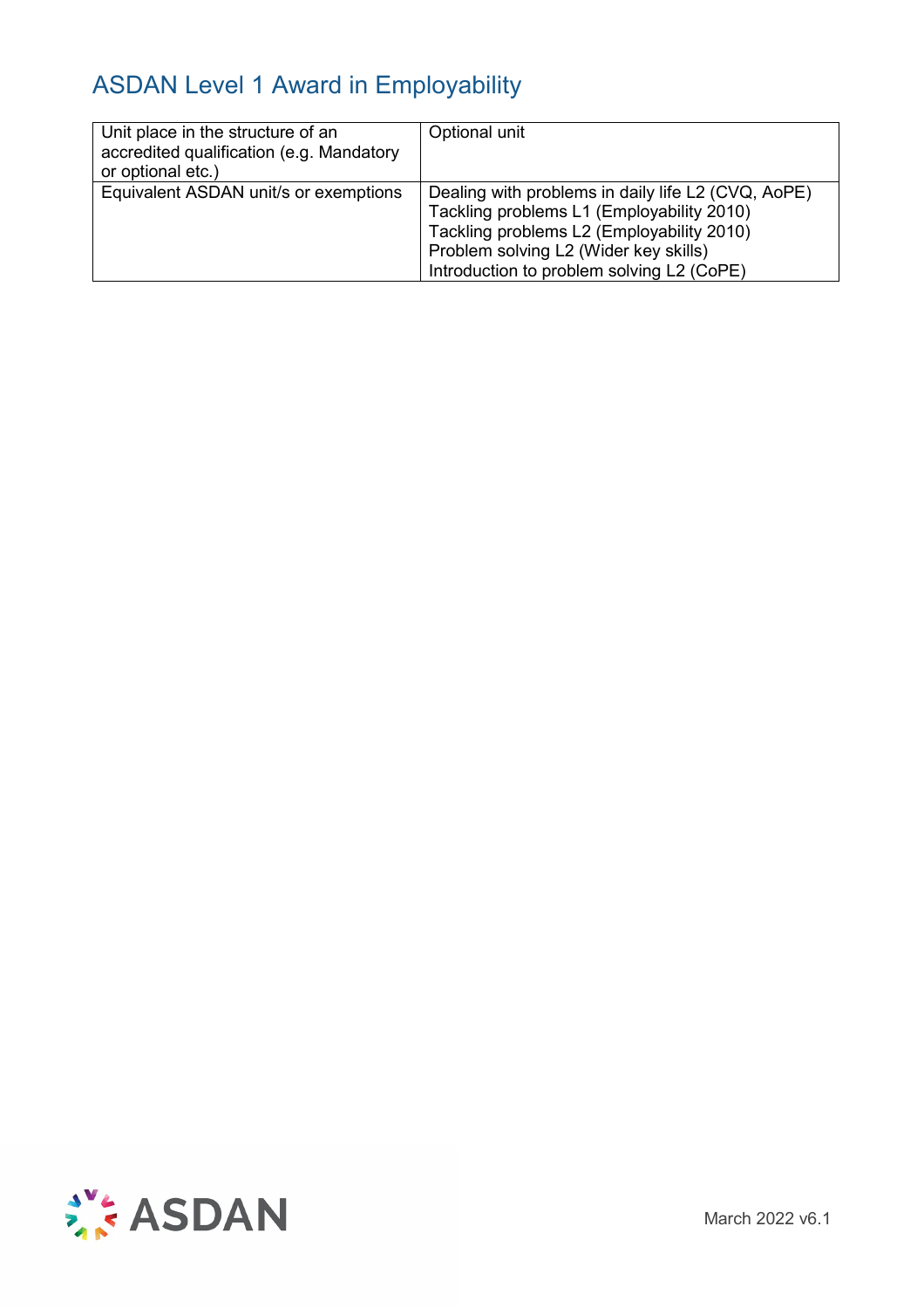| Title:                                                                                                     | <b>Team Working</b> |                                                                                                                                                                                                                                                                                                                                                                                                                                  |  |
|------------------------------------------------------------------------------------------------------------|---------------------|----------------------------------------------------------------------------------------------------------------------------------------------------------------------------------------------------------------------------------------------------------------------------------------------------------------------------------------------------------------------------------------------------------------------------------|--|
| Unique reference number                                                                                    | T/504/5245          |                                                                                                                                                                                                                                                                                                                                                                                                                                  |  |
| Level:                                                                                                     | L1                  |                                                                                                                                                                                                                                                                                                                                                                                                                                  |  |
| <b>Credit Value:</b>                                                                                       | $\overline{2}$      |                                                                                                                                                                                                                                                                                                                                                                                                                                  |  |
| Learning outcomes                                                                                          |                     | <b>Assessment criteria</b>                                                                                                                                                                                                                                                                                                                                                                                                       |  |
| The learner will:                                                                                          |                     | The learner can:                                                                                                                                                                                                                                                                                                                                                                                                                 |  |
| 1.1 Understand how they                                                                                    |                     | 1.1 Describe the contribution they can make to help                                                                                                                                                                                                                                                                                                                                                                              |  |
| can play a valuable part in a team                                                                         |                     | a team be successful                                                                                                                                                                                                                                                                                                                                                                                                             |  |
| 1.2 Be able to plan to work in a team                                                                      |                     | 2.1 Confirm the objectives their tutor/supervisor has<br>given to the team<br>2.2 Describe the ground rules for working in the<br>team<br>2.3 Confirm what tasks the team has to carry out and<br>deadlines<br>2.4 Confirm own individual responsibilities for:<br>tasks to be done<br>health and safety<br>following the ground rules<br>$\bullet$<br>2.5 Agree the arrangements for working together as<br>a team relating to: |  |
|                                                                                                            |                     | who they will be working with, where and<br>when<br>who to ask for help when it is needed                                                                                                                                                                                                                                                                                                                                        |  |
| 1.3 Be able to work with others to<br>achieve team objectives                                              |                     | 3.1 Get what they need to carry out tasks and meet<br>own responsibilities in the team<br>3.2 Complete tasks without disrupting or offending<br>others<br>3.3 Complete tasks safely following the methods<br>they have been given<br>3.4 Reflect on progress of own work and that of the<br>team<br>3.5 Ask for help when appropriate<br>3.6 Give support to others when appropriate                                             |  |
| 1.4 Be able to review the work of the<br>team and own contribution, and agree<br>how to improve own skills |                     | 4.1 Describe what went well and less well in the<br>work of the team including: ground rules, working<br>relationships and whether the team achieved its<br>objectives<br>4.2 Describe how they personally helped the team to<br>achieve its objectives<br>4.3 Agree ways of improving how they work as a<br>member of a team in the future, including how they<br>get on with other members of a team                           |  |
| Additional information about the unit                                                                      |                     |                                                                                                                                                                                                                                                                                                                                                                                                                                  |  |
| Organisation reference code                                                                                |                     | TW1                                                                                                                                                                                                                                                                                                                                                                                                                              |  |
| Unit aim/purpose                                                                                           |                     | To enable learners to show they understand how<br>they can contribute to successful teamwork and to<br>improve their team working skills by actively<br>engaging in the processes of planning the work of<br>the team, working with other team members towards                                                                                                                                                                   |  |

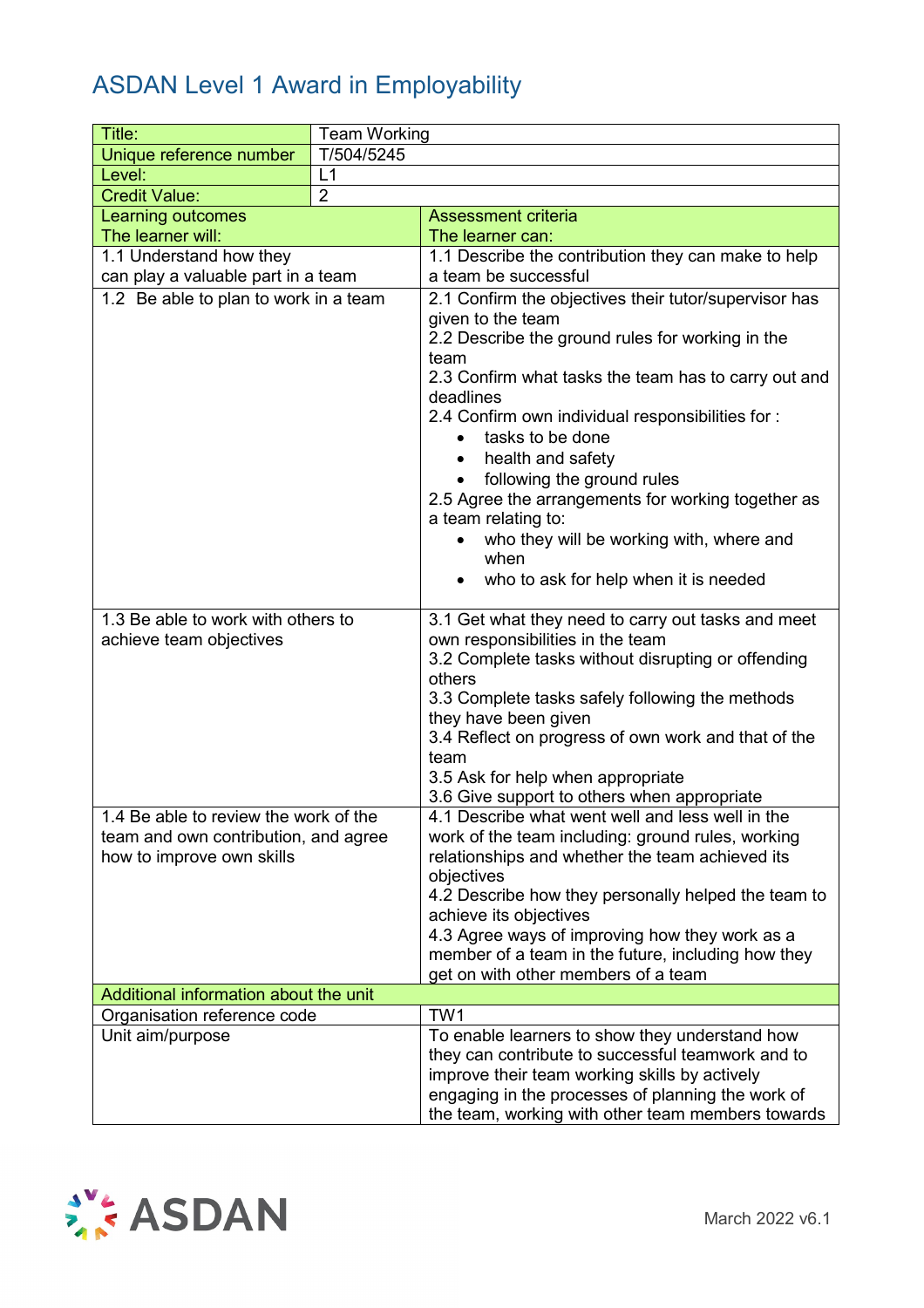|                                                                                                    | agreed objectives, and reviewing the work of the<br>team and their own contributions.                                                                                                                                                                                                                                                                                              |
|----------------------------------------------------------------------------------------------------|------------------------------------------------------------------------------------------------------------------------------------------------------------------------------------------------------------------------------------------------------------------------------------------------------------------------------------------------------------------------------------|
| Requirements about the way the units<br>must be assessed (if appropriate)                          | N/A                                                                                                                                                                                                                                                                                                                                                                                |
| Guidance on suitable types of supporting<br>evidence                                               | Records of planning the activity – group plan and<br>own plan; activity log/diary/learning log; minutes of<br>team meetings; photographic evidence with<br>explanatory statements; witness statements from<br>tutors/peers; review records; product evidence<br>arising from the candidate's particular task/s;<br>observation records/video recording; other relevant<br>evidence |
| Unit review date                                                                                   | 31/12/17                                                                                                                                                                                                                                                                                                                                                                           |
| Unit place in the structure of an<br>accredited qualification (e.g. Mandatory<br>or optional etc.) | Optional unit                                                                                                                                                                                                                                                                                                                                                                      |
| Equivalent ASDAN unit/s or exemptions                                                              | Introduction to working with others L1 (Employability<br>2010)<br>Team working L2 (Employability 2010)                                                                                                                                                                                                                                                                             |

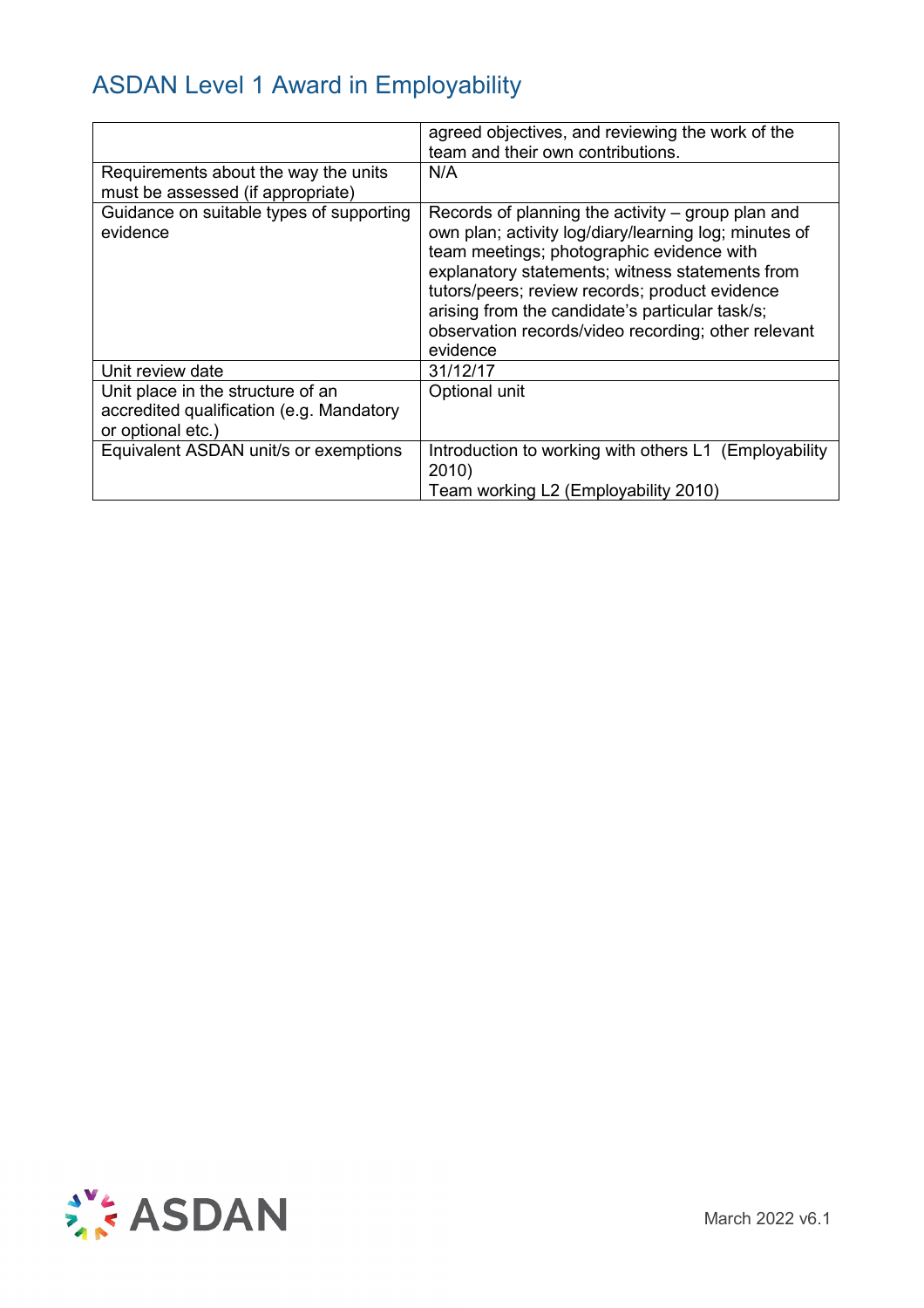| Title:                                                                                                                 | Using advice and guidance |                                                                                                                                                                                                                                                                                                                                                                                                                                         |  |
|------------------------------------------------------------------------------------------------------------------------|---------------------------|-----------------------------------------------------------------------------------------------------------------------------------------------------------------------------------------------------------------------------------------------------------------------------------------------------------------------------------------------------------------------------------------------------------------------------------------|--|
| Unique reference number                                                                                                | L/504/5249                |                                                                                                                                                                                                                                                                                                                                                                                                                                         |  |
| Level:                                                                                                                 | L1                        |                                                                                                                                                                                                                                                                                                                                                                                                                                         |  |
| <b>Credit Value:</b>                                                                                                   | 1                         |                                                                                                                                                                                                                                                                                                                                                                                                                                         |  |
| <b>Learning outcomes</b>                                                                                               |                           | <b>Assessment criteria</b>                                                                                                                                                                                                                                                                                                                                                                                                              |  |
| The learner will:                                                                                                      |                           | The learner can:                                                                                                                                                                                                                                                                                                                                                                                                                        |  |
| 1.1 Understand the benefits of advice<br>and guidance in achieving learning and<br>work related goals                  |                           | 1.1 State how advice and guidance can help achieve<br>learning and work related goals<br>1.2 Identify at what stages of learning and work it<br>would be beneficial for an individual to seek advice<br>and guidance                                                                                                                                                                                                                    |  |
| 1.2 Understand how to access relevant<br>advice and guidance                                                           |                           | 2.1 Identify a range of sources of advice and<br>guidance related to achieving learning and work<br>related goals<br>2.2 State the advantages and disadvantages of<br>using particular sources of advice and guidance<br>2.3 Identify the information needed to help make<br>decisions about achieving own learning or work<br>goals<br>2.4 Choose and agree source/s of advice and<br>guidance which would be helpful in own situation |  |
| 1.3 Be able to use advice and guidance<br>to help make decisions about achieving<br>own learning or work related goals |                           | 3.1 Agree when and how to access advice and<br>guidance<br>3.2 Use the chosen source/s to get the information<br>needed<br>3.3 Identify the next steps towards achieving a<br>learning or work-related goal                                                                                                                                                                                                                             |  |
| Additional information about the unit                                                                                  |                           |                                                                                                                                                                                                                                                                                                                                                                                                                                         |  |
| Organisation reference code                                                                                            |                           | UAG1                                                                                                                                                                                                                                                                                                                                                                                                                                    |  |
| Unit aim/purpose                                                                                                       |                           | To enable learners to show they understand the<br>benefits of using advice and guidance to help<br>achieve learning and work- related goals and to be<br>able to use that advice and guidance effectively                                                                                                                                                                                                                               |  |
| Requirements about the way the units<br>must be assessed (if appropriate)                                              |                           | N/A                                                                                                                                                                                                                                                                                                                                                                                                                                     |  |
| Guidance on suitable types of supporting<br>evidence                                                                   |                           | Records of discussion with a careers<br>adviser/guidance worker or tutor; internet printouts of<br>education/training/employment opportunities, with<br>relevant sections highlighted; action plans, review<br>records; other relevant evidence                                                                                                                                                                                         |  |
| Unit review date                                                                                                       |                           | 31/12/17                                                                                                                                                                                                                                                                                                                                                                                                                                |  |
| Unit place in the structure of an<br>accredited qualification (e.g. Mandatory<br>or optional etc.)                     |                           | Optional unit                                                                                                                                                                                                                                                                                                                                                                                                                           |  |
| Equivalent ASDAN unit/s or exemptions                                                                                  |                           | Using advice and guidance L1 (Employability 2010)<br>Using advice and guidance L2 (Employability 2010)                                                                                                                                                                                                                                                                                                                                  |  |

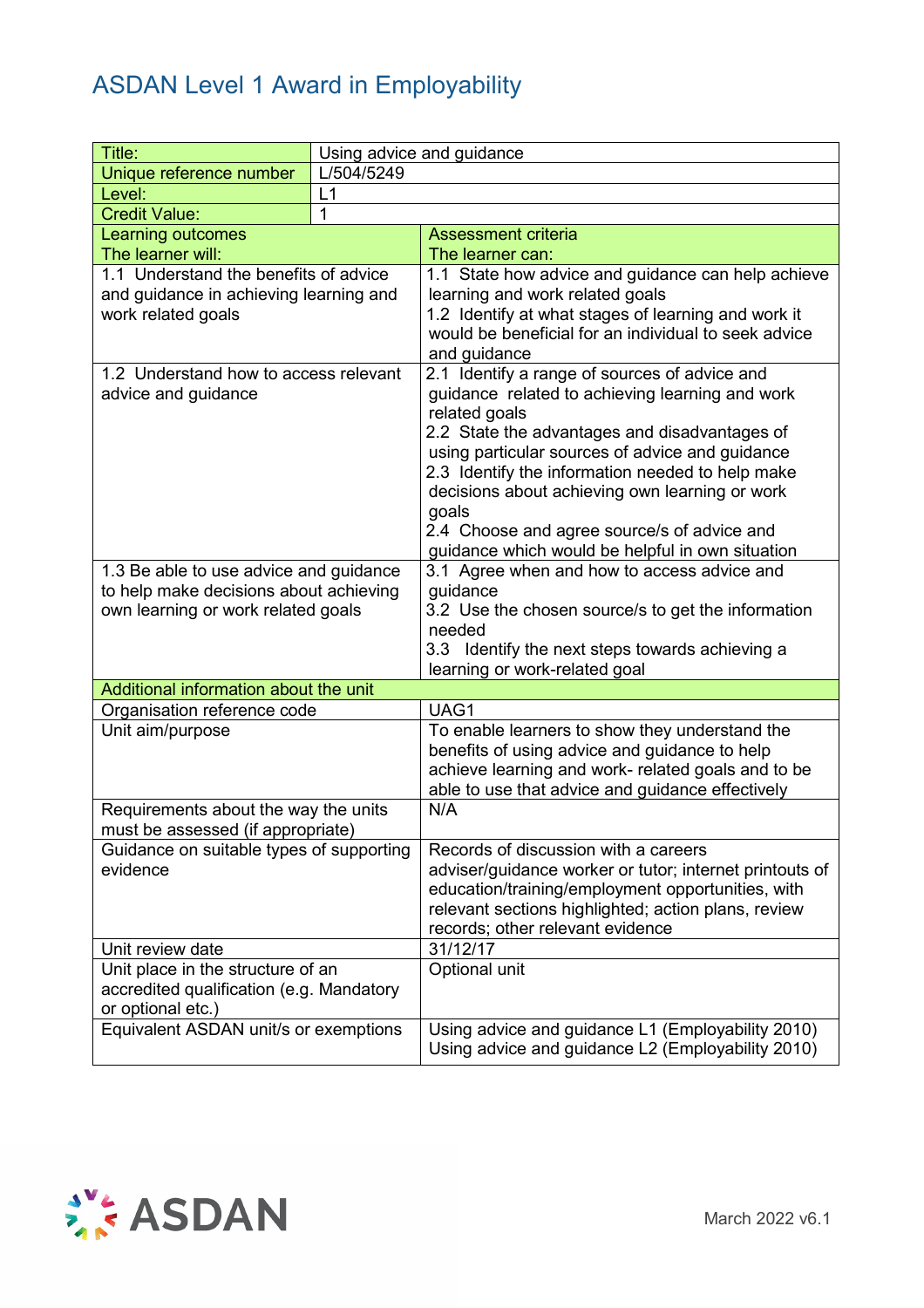| Title:                                               | Working with numbers |                                                                                                    |  |
|------------------------------------------------------|----------------------|----------------------------------------------------------------------------------------------------|--|
| Unique reference number                              | Y/504/5254           |                                                                                                    |  |
| Level:                                               | L1                   |                                                                                                    |  |
| <b>Credit Value:</b>                                 | $\overline{2}$       |                                                                                                    |  |
| Learning outcomes                                    |                      | <b>Assessment criteria</b>                                                                         |  |
| The learner will:                                    |                      | The learner can:                                                                                   |  |
| 1.1 Understand ways in which numbers                 |                      | 1.1 Give examples, from a range of workplaces, of                                                  |  |
| are used in the workplace                            |                      | ways that numerical information is used as part of                                                 |  |
|                                                      |                      | the work of an organisation                                                                        |  |
|                                                      |                      | 1.2 Identify the types of practical number problems<br>they might meet at work                     |  |
| 1.2 Be able to plan to tackle practical              |                      | 2.1 Describe a practical problem that involves a                                                   |  |
| number problems                                      |                      | range of numerical data and information                                                            |  |
|                                                      |                      | 2.2 Agree with an appropriate person how they will<br>tackle the problem                           |  |
|                                                      |                      | 2.3 Obtain the information needed to tackle the                                                    |  |
|                                                      |                      | practical number problem                                                                           |  |
| 1.3 Be able to tackle a practical number             |                      | 3.1 Tackle the number problem using appropriate                                                    |  |
| problem using appropriate methods                    |                      | methods                                                                                            |  |
|                                                      |                      | 3.2 Check that the results make sense                                                              |  |
| 1.4 Be able to interpret results and                 |                      | 4.1 Present the results clearly and in appropriate                                                 |  |
| present findings                                     |                      | way/s                                                                                              |  |
|                                                      |                      | 4.2 Explain what the results mean                                                                  |  |
| Additional information about the unit                |                      |                                                                                                    |  |
| Organisation reference code                          |                      | WWN1                                                                                               |  |
| Unit aim/purpose                                     |                      | To enable learners to show their understanding of                                                  |  |
|                                                      |                      | the ways in which numbers are used in the                                                          |  |
|                                                      |                      | workplace and to show they can use mathematics to                                                  |  |
|                                                      |                      | plan and tackle workplace number problems.                                                         |  |
| Requirements about the way the units                 |                      | N/A                                                                                                |  |
| must be assessed (if appropriate)                    |                      |                                                                                                    |  |
| Guidance on suitable types of supporting<br>evidence |                      | Candidate's rough notes and statements; source<br>materials such as price lists, menus, catalogues |  |
|                                                      |                      | with relevant parts highlighted/annotated; completed                                               |  |
|                                                      |                      | worksheets and records of work calculations;                                                       |  |
|                                                      |                      | records of discussion; observation records or                                                      |  |
|                                                      |                      | witness testimony; review records; other relevant                                                  |  |
|                                                      |                      | evidence                                                                                           |  |
| Unit review date                                     |                      | 31/12/17                                                                                           |  |
| Unit place in the structure of an                    |                      | Optional unit                                                                                      |  |
| accredited qualification (e.g. Mandatory             |                      |                                                                                                    |  |
| or optional etc.)                                    |                      |                                                                                                    |  |
| Equivalent ASDAN unit/s or exemptions                |                      | <b>Functional Mathematics L1</b>                                                                   |  |
|                                                      |                      | <b>Functional Mathematics L2</b>                                                                   |  |

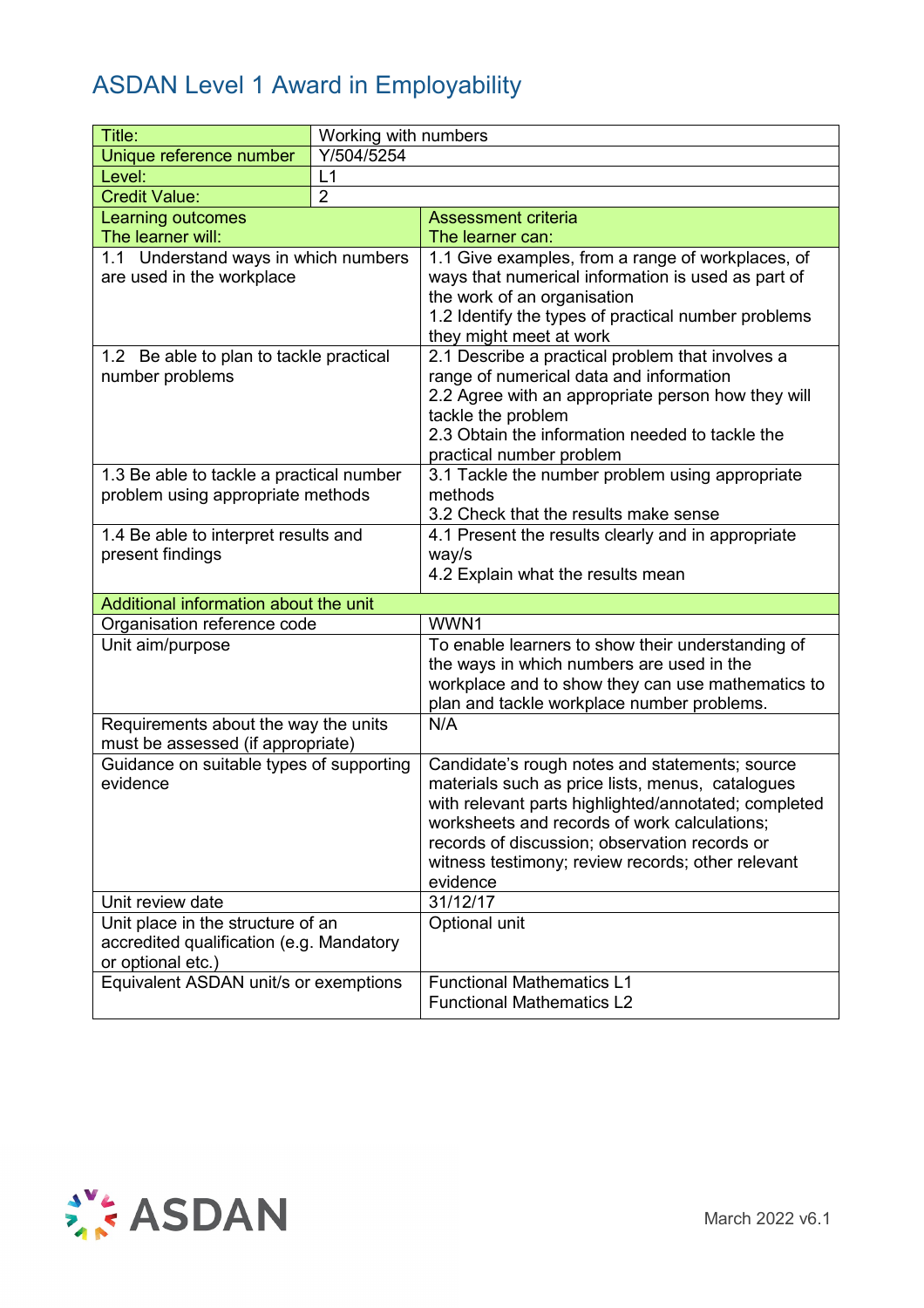#### **Sample Assessment Checklist:**

#### **Assessment Checklist - Employability Level 1 Maintaining work standards (MWS1) 2013** Credits: 3 Learning outcome **You will: You can: Evidence** Page No. MWS1.1 Understand why employees are expected to comply with workplace standards and codes of conduct 1.1.1 Give examples that show why regular attendance and good timekeeping are important in the workplace 1.1.2 Explain why organisations expect workers to dress or behave in particular ways 1.1.3 Give examples that show why it is important to follow Health and Safety procedures in the workplace 1.1.4 Explain why workplace tasks need to be completed to a particular standard and within a reasonable timeframe MWS1.2 Know what standards are required in your own organisation 1.2.1 | Identify the requirements for attendance and timekeeping in your own organisation 1.2.2 State the procedures to follow in case of lateness or absence 1.2.3 Give reasons why it is important to follow your own organisation's lateness and absence procedures 1.2.4 Describe the organisation's standard for image in terms of appearance and behaviour 1.2.5 Give examples of different tasks and describe the standards to which they should be completed 1.2.6 Give examples of safe working practices in relation to different tasks MWS1.3  $\vert$  Be able to plan for, and meet, timekeeping and attendance requirements of your own organisation 1.3.1 Plan your journey to work to ensure you are able to start work on time 1.3.2 | Meet timekeeping and attendance requirements 1.3.3 | Follow procedures if there are any difficulties in timekeeping and attendance MWS1.4 | Be able to complete activities to specified work standards 1.4.1 Describe the tasks that need to be done 1.4.2 Identify the help, materials, equipment and/or tools needed to complete tasks 1.4.3 Ask for any help needed to achieve the quality of work required and to meet deadlines 1.4.4 Check finished work meets the required quality 1.4.5 Meet deadlines 1.4.6 | Meet the organisation's standard for carrying out tasks safely **Assessor Declaration:** 'I confirm that the details above are correct, that the evidence submitted is the candidate's own work and the candidate meets all of the requirements for certification of this unit.' **Candidate Declaration:** 'I confirm that the evidence in this portfolio is all my own work.' **Candidate name: Candidate signature Date: Date:**